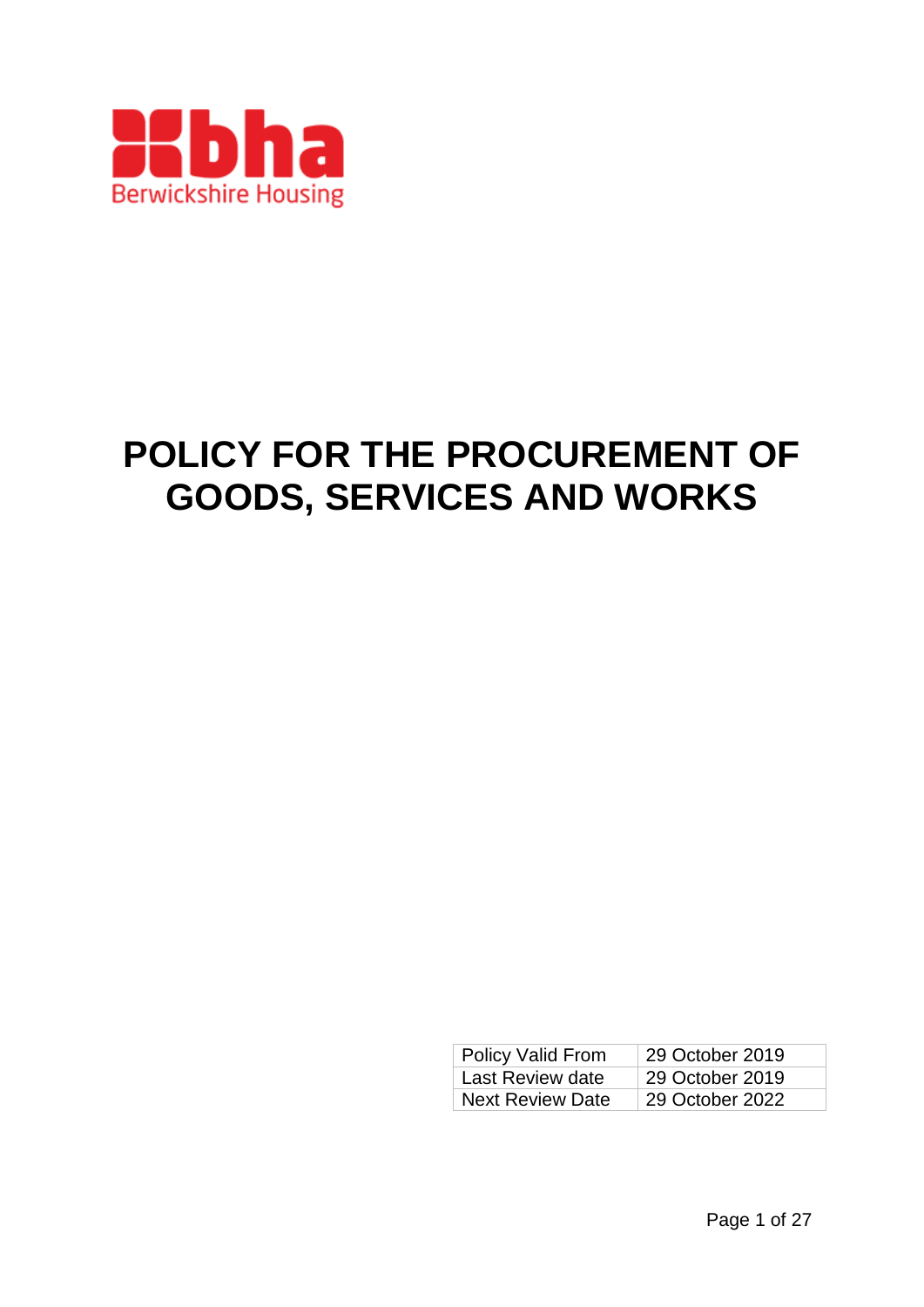# **Index**

Section 1 Overview of the Procurement Policy Section 2 Objectives of the Procurement Policy Section 3 Related BHA policies and procedures Section 4 Overview of Procurement Procedures Section 5 Regulated Procurements under the Public Contracts (Scotland) Regulations 2015 Section 6 Regulated Procurements under the Procurement Reform (Scotland) Act 2014 Section 7 Unregulated Procurements – Contracts which are below threshold value Section 8 Regulated Procurements under the Light Touch Regime under the Public Contracts (Scotland) Regulations 2015 Section 9 Framework Agreements Section 10 Exceptions to the requirement to publicly procure a contract Section 11 Renewals, extensions and changes to existing contracts

# **Appendices**

Appendix 1: Flowchart and Guidance on Applicable Legislation and Contract Award **Procedures** 

Appendix 2: Overview of Procurement Timescales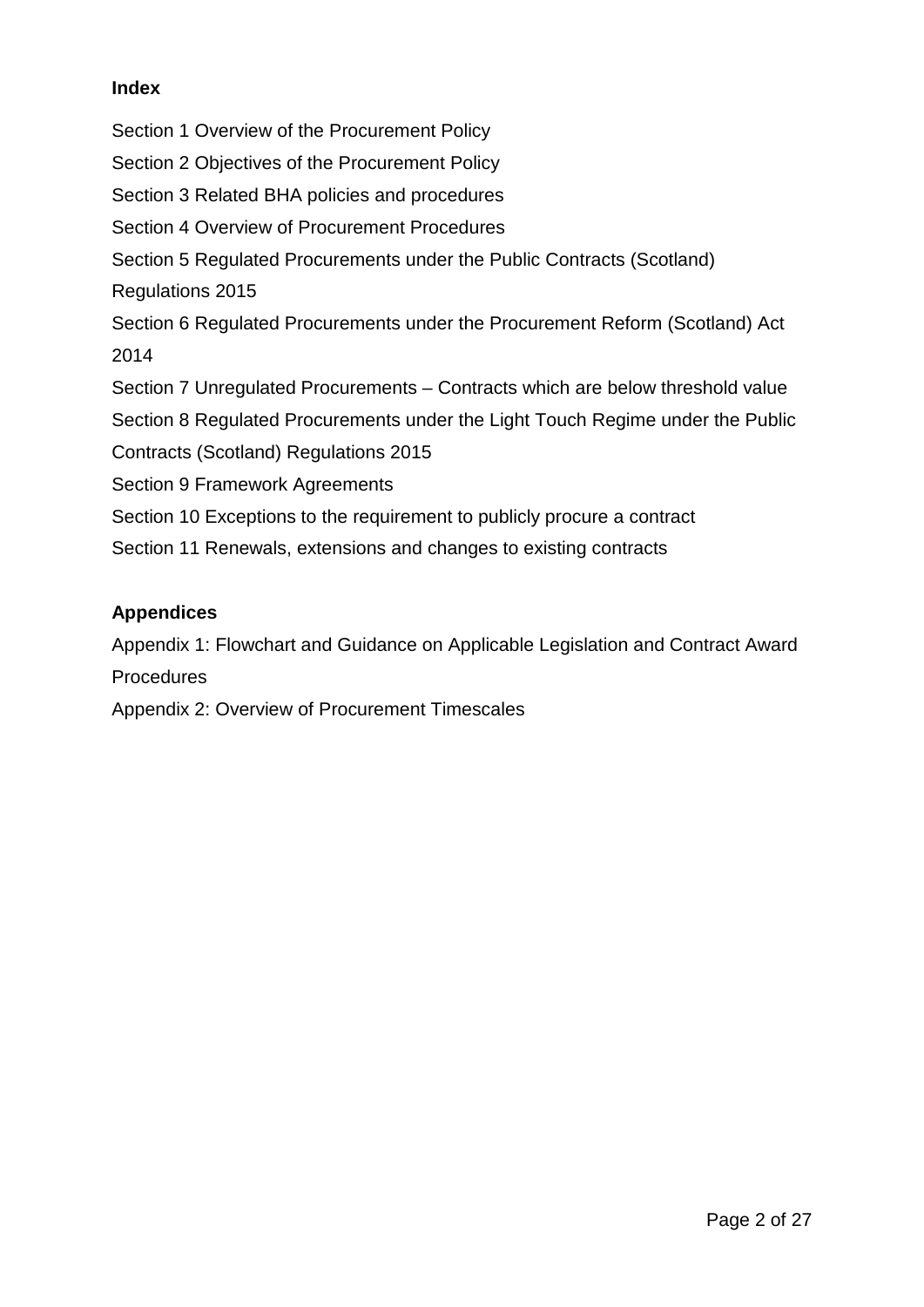# **1 Overview of Procurement Policy**

This Procurement Policy sets out the procedures which Berwickshire Housing Association Limited (referred to in this Policy as "**BHA**") will follow when procuring contracts for the supply of services, the supply of goods and material and / or the execution of works.

All procurements undertaken by BHA must have regard to the terms of the Procurement Strategy and the values, objectives and goals set out in the Procurement Strategy.

This Policy must be interpreted in accordance with fundamental general principles of equal treatment, non-discrimination, transparency and proportionality.

This Policy is subject to the over-riding provisions of European Union, United Kingdom and / or Scottish legislation. It is also subject to any EU Commission, UK Government or Scottish Government guidance on public procurement that may be issued from time to time.

All BHA employees shall comply with the terms of this Policy. Failure by any employee to comply with the terms of this Policy may result in disciplinary action.

This Policy may be suspended either in whole or in part by a decision of the governing body in respect of the proposed award of any contract upon the joint **recommendation of the Chief Executive or other members of the leadership team such as the Finance Director if they have delegated responsibility for the policy and the chairperson, provided there are special circumstances justifying the suspension.** 

Any query regarding the application or interpretation of this Policy should be made in the first instance to the senior officer.

## **2 Objectives of this Procurement Policy**

The objectives of this Policy are to:

- **Ensure that BHA maximises value for money when procuring contracts:**
- Ensure that BHA complies with all legal and regulatory requirements governing procurement and related best procurement practice when procuring contracts;
- Ensure that procurement accords with the requirements of BHA's policy in respect of payments and benefits;
- Maximise opportunities to jointly procure services on a collaborative basis with colleagues in other local registered social landlords and related organisations
- Ensure that expectations of tenants, customers, staff, colleagues and other key stakeholders are met and continually improved; and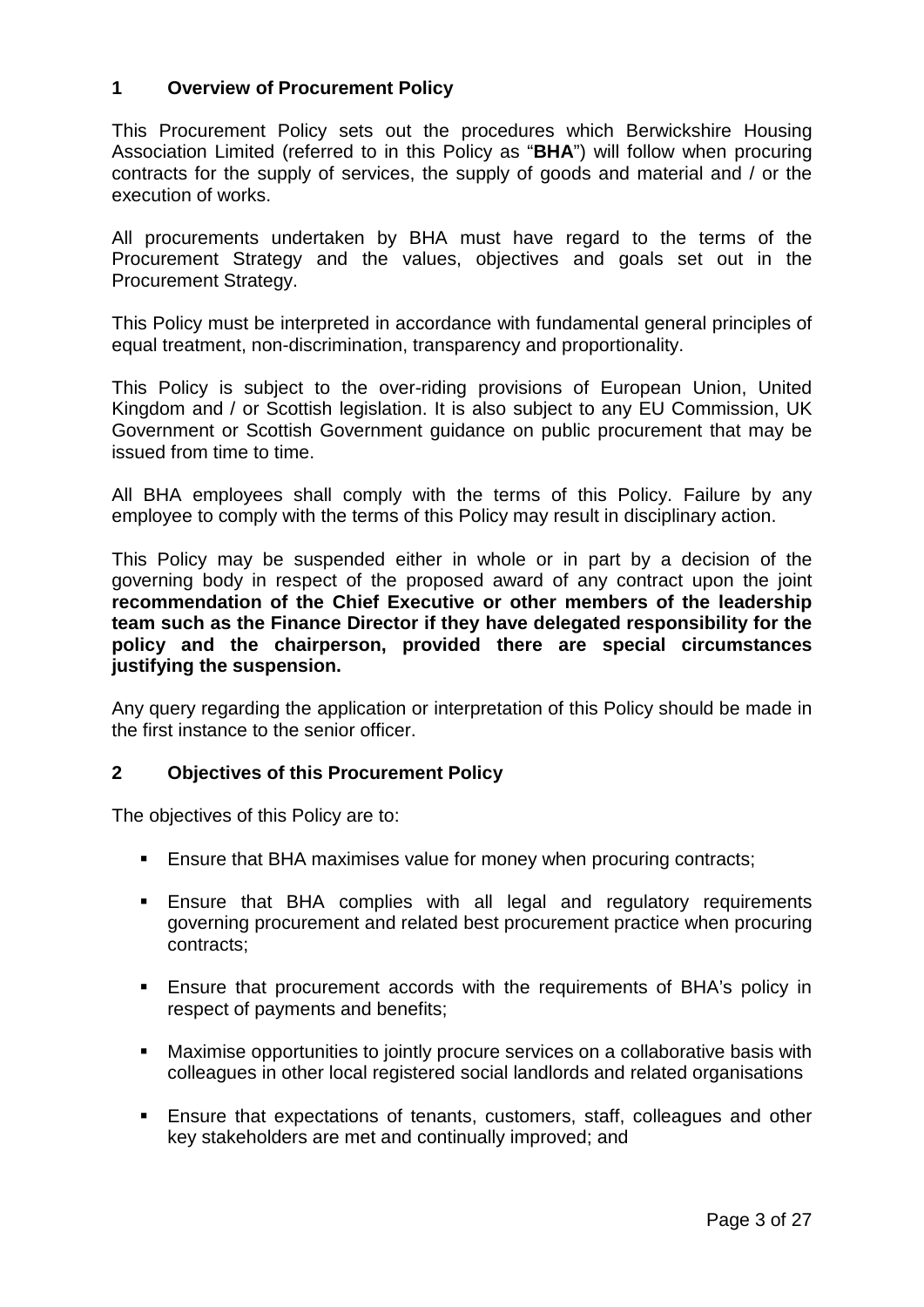Ensure that BHA makes best use of the commissioning process and that there is sufficient flexibility to ensure expenditure can be increased and decreased as necessary within the financial year.

# **3 Related BHA policies and procedures**

This policy should be read in conjunction with the following BHA policies and procedures:

- **1. Financial Regulations,**
- **2. Scheme of Delegation,**
- **3. Entitlements Payments and Benefits Policy.**

In the event of any conflict or inconsistency between the terms of this Policy and any provisions in any of the above policies relating to public procurement of contracts, this Policy shall take precedence.

## **4 Overview of Procurement Procedures**

When procuring contracts for goods, services or works, BHA must comply with the Public Contracts (Scotland) Regulations 2015 ("**the Regulations**") and the Procurement Reform (Scotland) Act 2014 ("**the Act**").

BHA is subject to a two-tier procurement regime, in terms of which the Regulations will apply to contracts with a value which meets or exceeds the relevant EU thresholds (£181,302 for supplies or services and £4,551,413 for works) and the Act will apply to contracts with a value below such EU thresholds but with a value which is equal to or greater than the thresholds set out in the Act (£50,000 for supplies or services and £2,000,000 for works).

The EU procurement thresholds values change every 2 years and the table below lists updated contract value thresholds that Contracting Authorities (Housing Associations) must follow for all European procurement procedures from 1 January 2018. More info can be found on Scottish Government website <http://www.gov.scot/Topics/Government/Procurement/policy/10613>

| <b>Contracting Authorities</b>                             | <b>Public Contracts</b><br>Type                | <b>New Threshold (net of</b><br>VAT)    |  |
|------------------------------------------------------------|------------------------------------------------|-----------------------------------------|--|
| Central government<br>bodies                               | Supplies or<br><b>Services</b>                 | £118,133 (€144,000)                     |  |
| Other contracting<br>authorities (e.g. HA, RSL,<br>LA etc) | Supplies or<br><b>Services</b>                 | £181,302 (€221,000)                     |  |
|                                                            | <b>Works</b>                                   | £4,551,413 ( $\text{ } \in 5,548,000$ ) |  |
| <b>All Contracting</b><br><b>Authorities</b>               | "Light Touch<br>Regime" services               | £615,278 (€750,000)                     |  |
|                                                            | Small lots /<br>Supplies or<br><b>Services</b> | £65,630 (€80,000)                       |  |
|                                                            | Small lots / Works                             | £820,370 (€1,000,000)                   |  |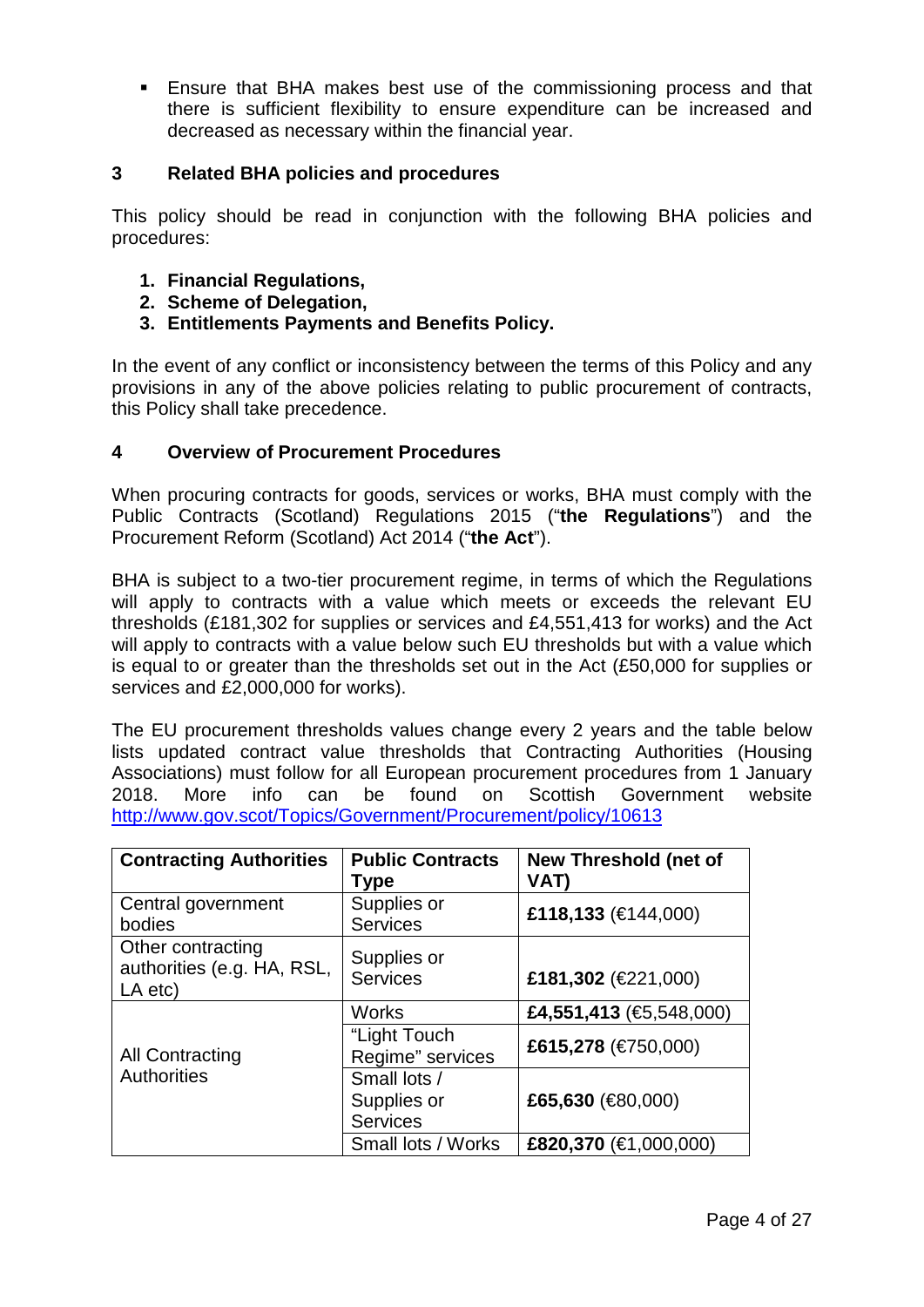# **Scottish Procurement Thresholds**

| <b>Contracting</b><br><b>Authorities</b> | <b>Public Contract</b><br>Type | <b>Threshold</b><br>(net of VAT) |
|------------------------------------------|--------------------------------|----------------------------------|
| <b>All Contracting</b>                   | <b>Supplies or Services</b>    | £50,000                          |
| <b>Authorities</b>                       | <b>Works</b>                   | £2,000,000                       |

The procedure for the award of any contract depends upon the estimated value of that contract. The relevant threshold values and the associated procurement procedure that must be applied are detailed in the table below.

All values are exclusive of VAT and relate to the full life of the contract (including any potential extensions or renewals).

| <b>Contract Type</b>     | <b>Contract Value</b>  | <b>Procurement Procedure</b>               |
|--------------------------|------------------------|--------------------------------------------|
| Works                    | £4,551,413 and above   | OJEU Procedure under the 2015              |
|                          |                        | Regulations – please refer to<br>Section 5 |
| Supplies / Services      | £181,302 and above     | OJEU Procedure under the 2015              |
|                          |                        | Regulations – please refer to<br>Section 5 |
| Works                    | £2,000,000 to          | Regulated procurement under the            |
|                          | £4,551,413             | 2014 Act - please refer to Section<br>6    |
| Supplies / Services      | £50,000 to £181,302    | Regulated procurement under the            |
|                          |                        | 2014 Act - please refer to Section<br>6    |
| Works / Supplies /       | Up to £50,000          | Unregulated procurement - please           |
| <b>Services</b>          | (Supplies/Services) or | refer to Section 7                         |
|                          | £2,000,000 (Works)     |                                            |
| Social and Other         | £615,278 and above     | OJEU Procedure under the Light             |
| <b>Specific Services</b> |                        | Touch Regime under the 2015                |
|                          |                        | Regulations - please refer to              |
|                          |                        | Section 8                                  |

The prescribed threshold values set out in the above table will be automatically revised in accordance with any subsequent amendment to the threshold values set by the EU Commission for supply, services or works contracts (the next amendment being due to take effect from 1 January 2020).

All other financial limits specified in this Policy shall be subject to review from time to time. BHA employees will be notified promptly of any change to the relevant values.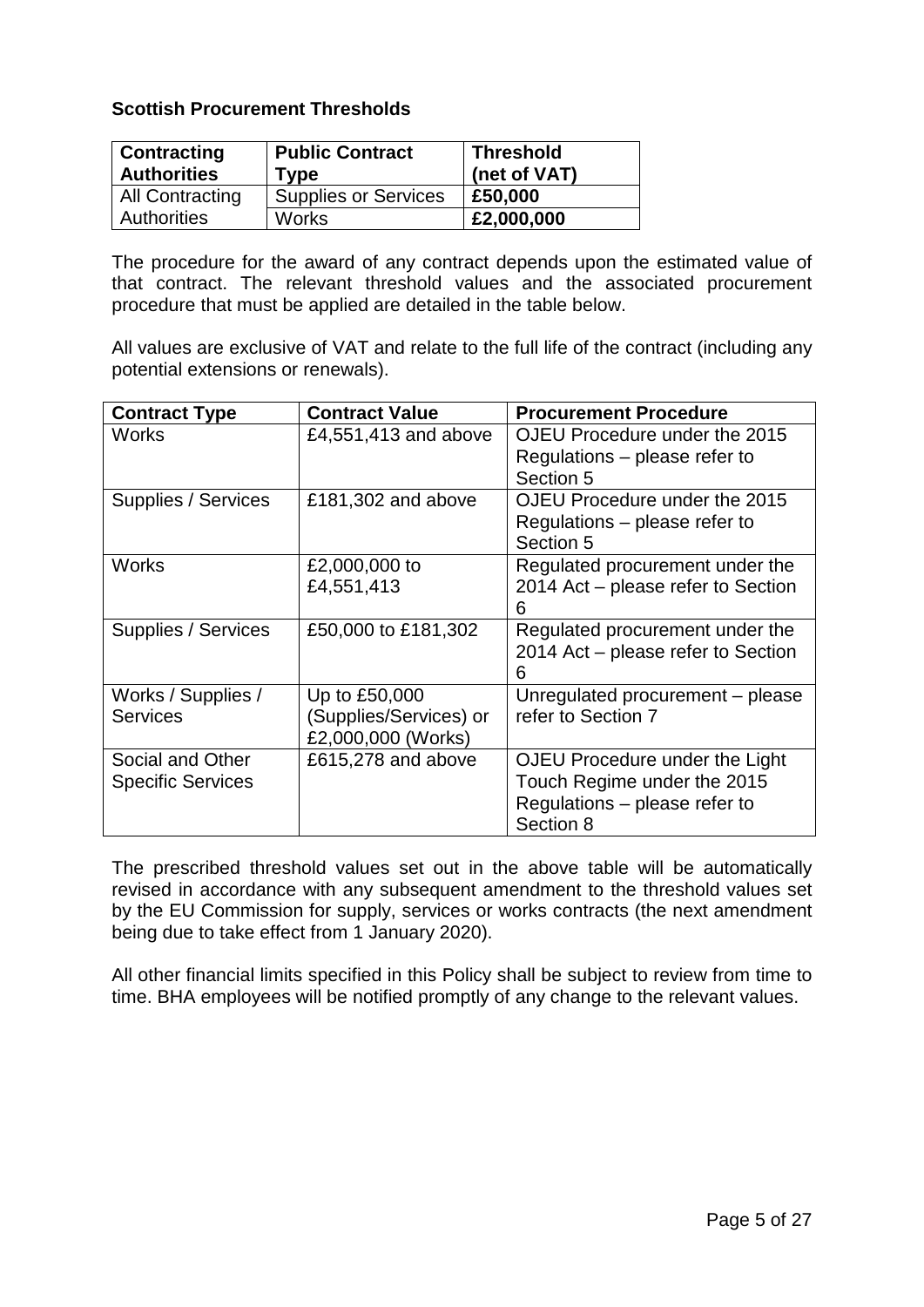# **5 Regulated Procurements under the Public Contracts (Scotland) Regulations 2015**

# **5.1 Overview of the Regulations**

The Regulations apply to the following types of contract:

- contracts for goods or services with an estimated value of £181,302 (excluding VAT) or more;
- contracts for works with an estimated value of £4,551,413 (excluding VAT) or more; and
- contracts for certain health, social and other services with an estimated value of £589,148 (excluding VAT) or more – please see section 8 of this Policy for further detail on procurement of these types of contract.

The above types of contract must be advertised in the Official Journal of the European Union ("**OJEU**") and publicly procured in accordance with the one of the defined procedures set out in the Regulations, which will include a formal standstill period before a contract can be entered into with the successful tenderer.

Certain categories of services are exempt from the full terms of the Regulations. In addition, certain contracting arrangements are exempt from the terms of the Regulations and such arrangements do not need to be publicly procured – please see section 9 of this Policy for further detail on procurement of these types of contract.

Any procurement which is subject to the terms of the Regulations must comply with general principles of:

- transparency contract procedures must be transparent and contract opportunities should be publicised;
- equal treatment and non-discrimination potential suppliers must be treated equally;
- proportionality procurement procedures and decisions must be proportionate; and
- mutual recognition giving equal validity to qualifications and standards from other Member States, where appropriate.

Contracts under the Regulations must be awarded on the basis of the "Most Economically Advantageous Tender" (MEAT). The "Most Economically Advantageous Tender" means the tender offer that is most economically advantageous from BHA's point of view having regard to the subject matter of the contract and including matters such as:

- **quality**;
- **price**;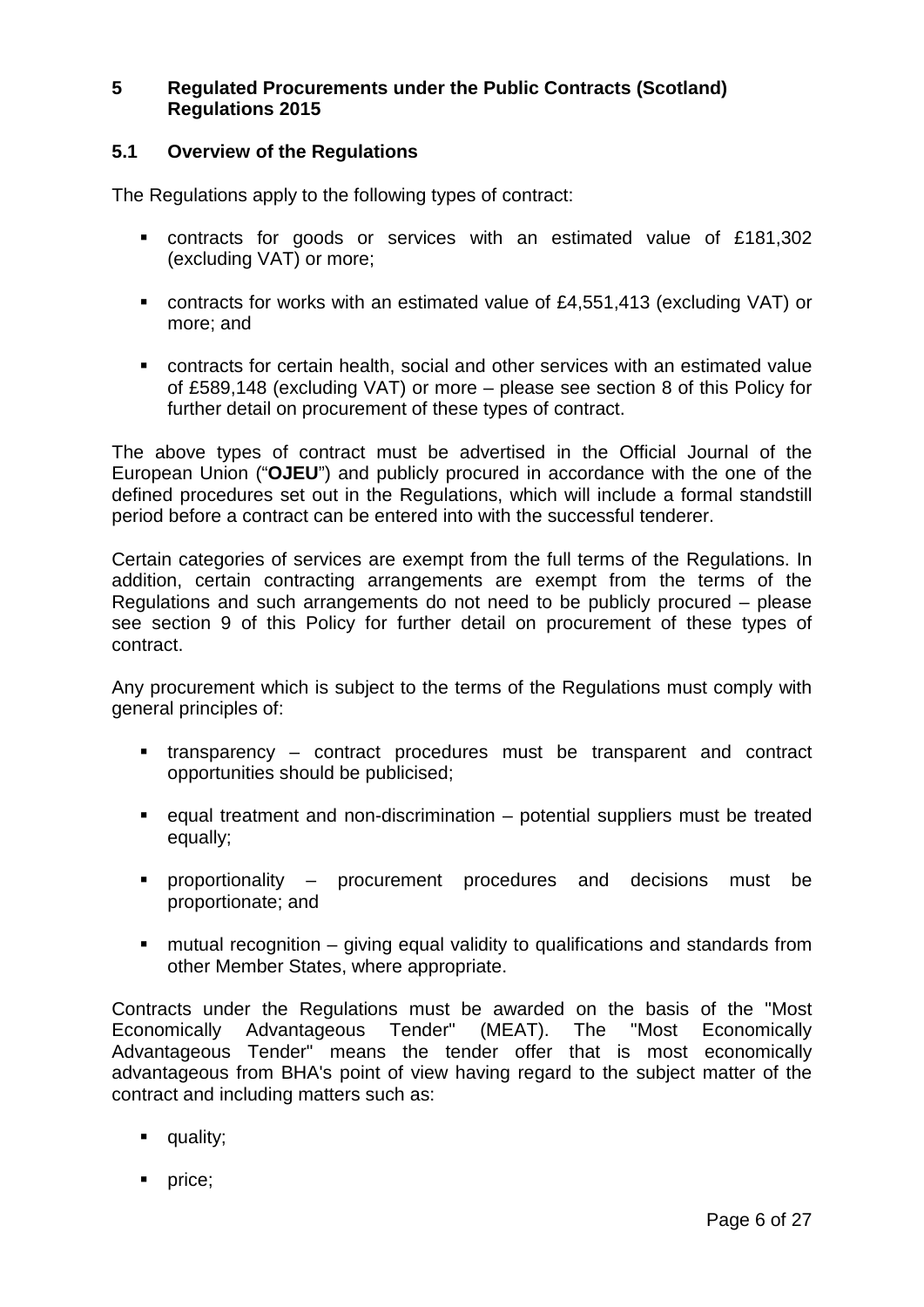- $\blacksquare$  technical merit:
- **a** aesthetic and functional characteristics;
- environmental characteristics;
- **•** running costs;
- cost effectiveness;
- **after-sales service;**
- technical assistance:
- **delivery date; and**
- delivery period or period of completion

#### *(all as may be considered appropriate in relation to any particular contract).*

Contracts which are subject to the Regulations cannot be awarded on the basis of lowest price only and must be awarded on a mix of price and quality.

Requirements under the Regulations cannot be artificially split to avoid the application of the Act and/or the Regulations (e.g. a single requirement for services with a value of £200,000 cannot be the subject of two separate contracts of £100,000 each).

Where a proposed contract is "mixed", e.g. if it contains both works and services / supplies or services and supplies, it should be classified according to the main subject of the contract and then the largest subject value.

If the mixed contract comprises both services and supplies, or services covered by both the main regime and services covered by the Light Touch Regime (please see section 8 of this Policy), the main subject of the contract is determined by reference to which part of the contract has the greater value.

A flowchart and guidance note has been included at **Appendix 1** to this Policy to assist BHA staff in determining which statutory requirements apply to a particular procurement.

## **5.2 Procurement of contracts under the Regulations**

An overview of each of the most relevant procedures under the Regulations is set out in this section of the Policy.

Each of these procedures is subject to certain minimum timescales. A guidance note has been included at **Appendix 2** to this Policy to assist BHA staff in determining the minimum timescales which apply to a particular procurement procedure.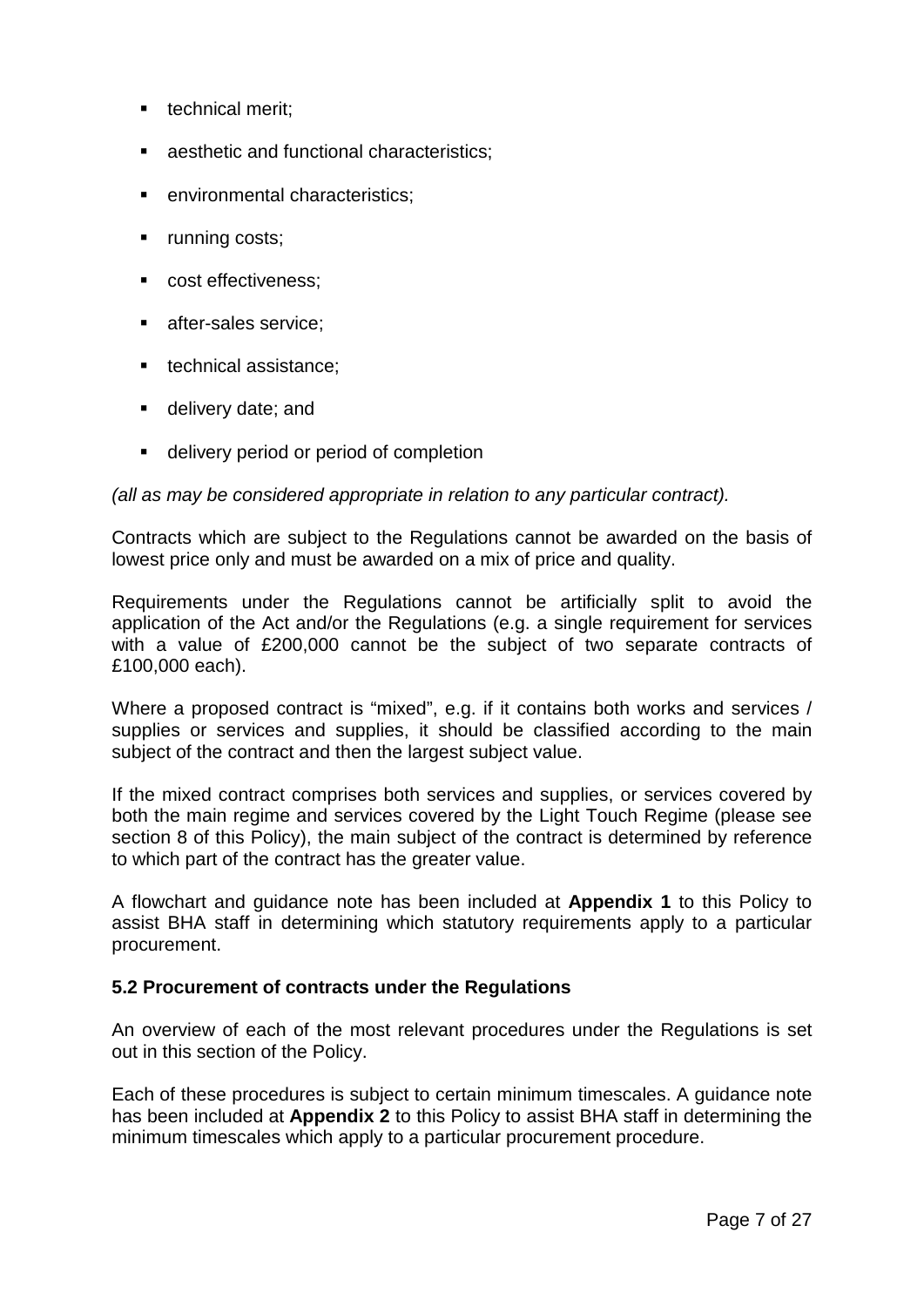In relation to all procedures under the Regulations:

A specific tender notice must be placed in the supplement to the OJEU, via Public Contracts Scotland, and consideration given as to whether it would be appropriate to also advertise in a suitable professional/trade journal or the press;

**One member of the Leadership Team and another staff officer** will be present during the opening of all submitted tenders.

Following the contract award decision, BHA must notify the successful and unsuccessful bidders of the contract award decision. Unsuccessful bidders must be given information on the scores they obtained, the reasons why they obtained those scores and the "characteristics and relative advantages" of the successful bidder's tender submission compared to their own tender submission;

- A mandatory "standstill" period must be observed between the date of the notices informing tenderers of the outcome of the procedure and awarding the contract;
- If contract award notices are issued electronically, then the standstill period starts on the day after the date of issue of the contract award notices and ends at midnight on the tenth (10) day from that day;
- If contract award notices are issued by post, then the standstill period starts on the day after the date of issue of the contract award notices and ends at midnight on the fifteenth (15) day from that day;
- If the last day of the standstill period is not a working day, then the standstill period must be extended to include the next working day. For example, if the ten or fifteen-day standstill period ends on a Saturday, then the period must be extended until the next Monday;
- Once the applicable standstill period has expired, BHA may enter into a contract with the successful tenderer;
- **Following completion of the tender procedure, BHA must publish a contract** award notice in the OJEU, via the Public Contracts Scotland website; and
- Any complaint about, or challenge to, a BHA contract award procedure or any situation which could be reasonably expected to lead to such a complaint or challenge must be notified to **the senior officer immediately on the relevant BHA staff member becoming aware of it.** If a challenge is raised within the standstill period relative to a particular contract, all correspondence in relation to the challenge must immediately be passed to **Board for review.**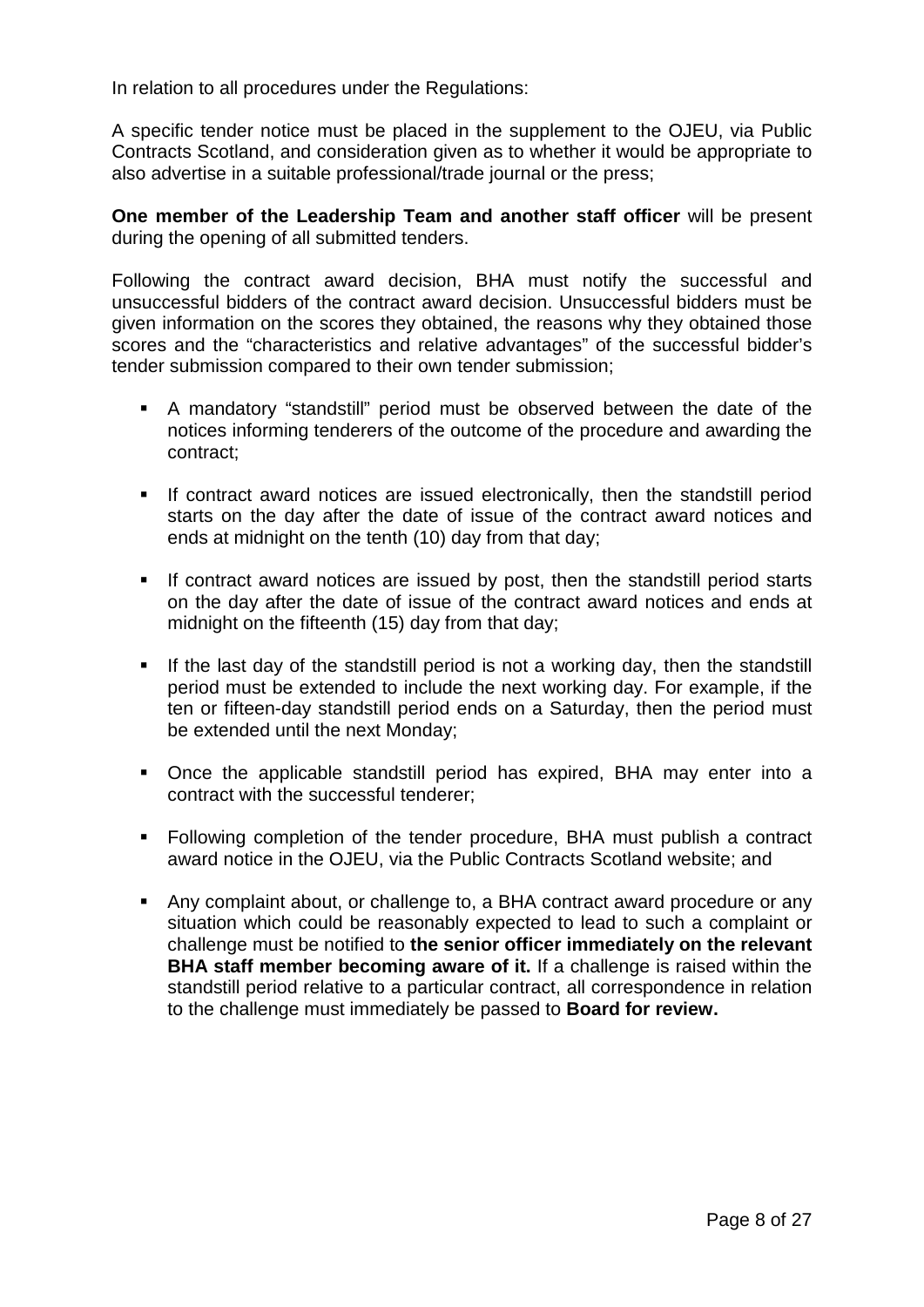# **5.3 Procurement procedures under the Regulations**

# **5.3.1 Open Procedure**

The open procedure is a single stage procedure in terms of which all interested parties may submit a tender in response to the contract advertisement. There is no separate pre-qualification stage in the open procedure, although tenderers will be required to complete a document known as a European Single Procurement Document ("**ESPD**") as part of their tender submission.

#### **Use of the ESPD under the Open Procedure**

The ESPD is a standard-form document, which will include a range of mandatory and discretionary grounds for exclusion. Bidders will need to confirm in their completed ESPD that none of the mandatory and discretionary grounds for exclusion applies to them and / or their organisation.

The ESPD may also include a number of "pass / fail" questions or questions in relation to which a minimum score must be achieved and bidders will be required to achieve a "pass" or the minimum score in relation to these questions in order for their tender to be fully evaluated by BHA.

The ESPD has replaced the requirement for suppliers to provide up-front evidence or certificates by allowing them to self-declare that they meet certain selection and exclusion criteria. Bidders will be asked to provide proof that they meet the mandatory minimum criteria at a later stage in the tender process.

By law, a winning bidder has to submit all of the required certificates and documentation, before they are awarded a contract. BHA can ask bidders to submit their evidence at any point in the procurement process, if this is necessary to ensure that the process is carried out properly.

In an open, or one-stage, procedure, the successful bidder will be asked to provide their supporting evidence at the point of contract award but before any contract is entered into.

If, following review of supporting evidence submitted by a successful bidder, a bidder is found to have misrepresented itself, then BHA will need to consider the following:

- If BHA identifies that a bidder is actually in one of the situations which is a mandatory ground for exclusion, or if it does not meet one of the minimum selection criteria, then BHA **must** exclude that bidder from the competition. Depending on the nature and stage of the competition, that may mean either that it proceeds without that bidder, or that competition should be re-evaluated without that bidder's tender;
- **If BHA identifies that a bidder is in one of the situations which is a** discretionary ground for exclusion, then BHA will need to consider whether or not to exclude that bidder. The decision to exclude must be made in line with the general principles of transparency, proportionality, equality of treatment and non-discrimination; and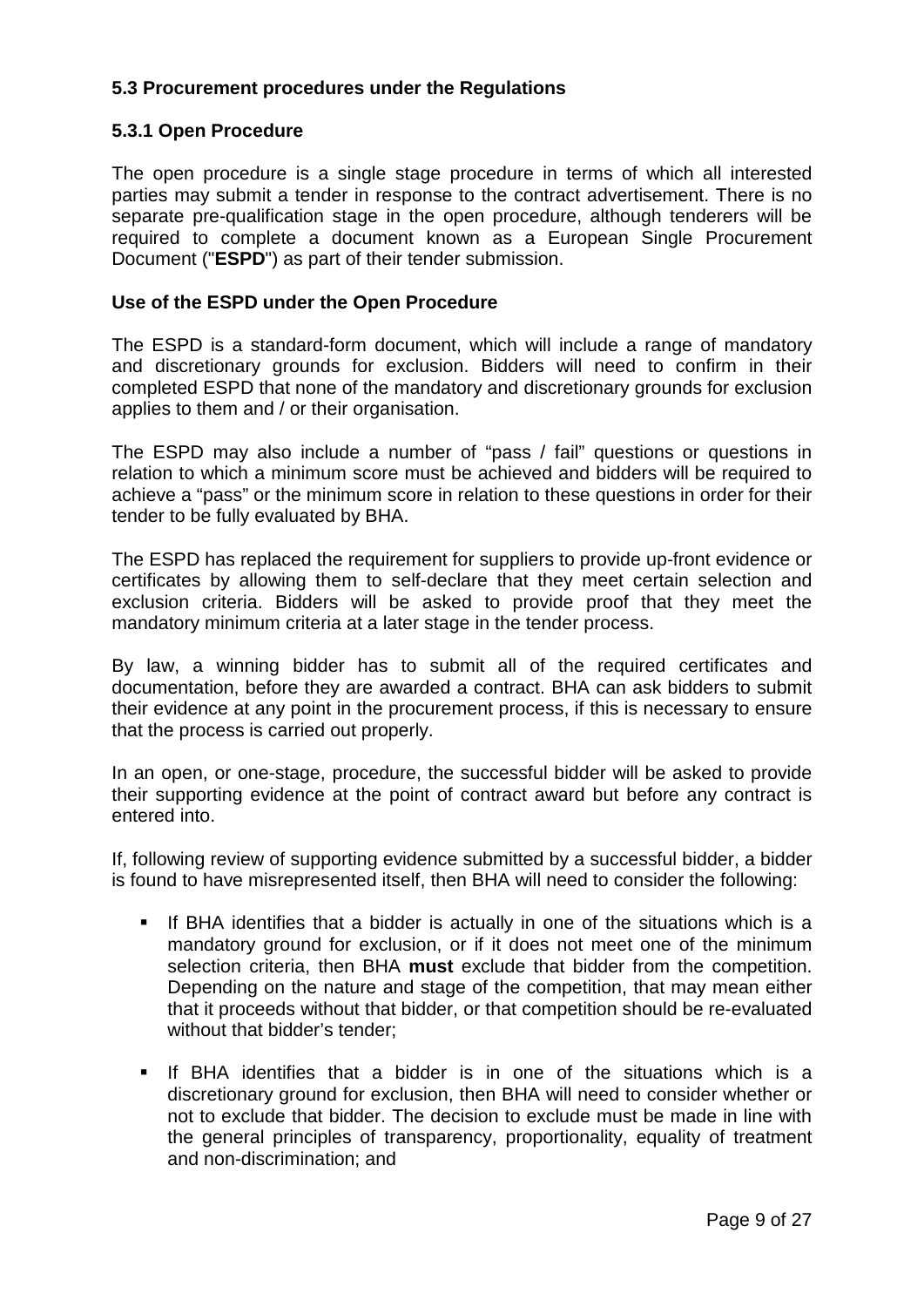If the issue is more administrative in nature (e.g. mistakes in providing the documentation), then BHA will have the option of inviting the bidder to supplement or clarify the documentation provided.

#### **Clarification of tenders under the Open Procedure**

Under the open procedure, BHA can ask tenderers to clarify aspects of their tenders following submission. However, material changes to the terms of tenders are not permitted and BHA may not negotiate with tenderers after submission of tender responses.

#### **When to use the open procedure**

The Open Procedure is suitable where tenders will be easy to evaluate and / or when there are only likely to be a limited and manageable number of tenders to evaluate.

As all interested parties may submit a tender, the open procedure is unlikely to be appropriate where there is any complexity in the evaluation process for practical reasons or where BHA anticipates a significant volume of responses and wishes to limit the number of tenderers invited to the tender stage of the process.

## **5.3.2 Restricted Procedure**

The restricted procedure is a two stage procedure in terms of which all interested parties may submit an expression of interest in response to the contract advertisement.

BHA then issues an ESPD to interested parties and follows a pre-qualification stage – only those candidates which meet BHA's selection criteria (as set out in the ESPD) will be short-listed and invited to the tender stage of the process.

A minimum of five suppliers must be invited to tender (unless fewer suitable candidates have met the selection criteria and these are sufficient to ensure genuine competition).

#### **Use of the ESPD under the Restricted Procedure**

The ESPD is a standard-form document, which will include a range of mandatory and discretionary grounds for exclusion. Bidders will need to confirm in their completed ESPD that none of the mandatory and discretionary grounds for exclusion applies to them and / or their organisation.

The ESPD may also include a number of "pass / fail" questions or questions in relation to which a minimum score must be achieved and bidders will be required to achieve a "pass" or the minimum score in relation to these questions in order for their tender to be fully evaluated by BHA.

The ESPD has replaced the requirement for suppliers to provide up-front evidence or certificates by allowing them to self-declare that they meet certain selection and exclusion criteria. Bidders will be asked to provide proof that they meet the mandatory minimum criteria at a later stage in the tender process.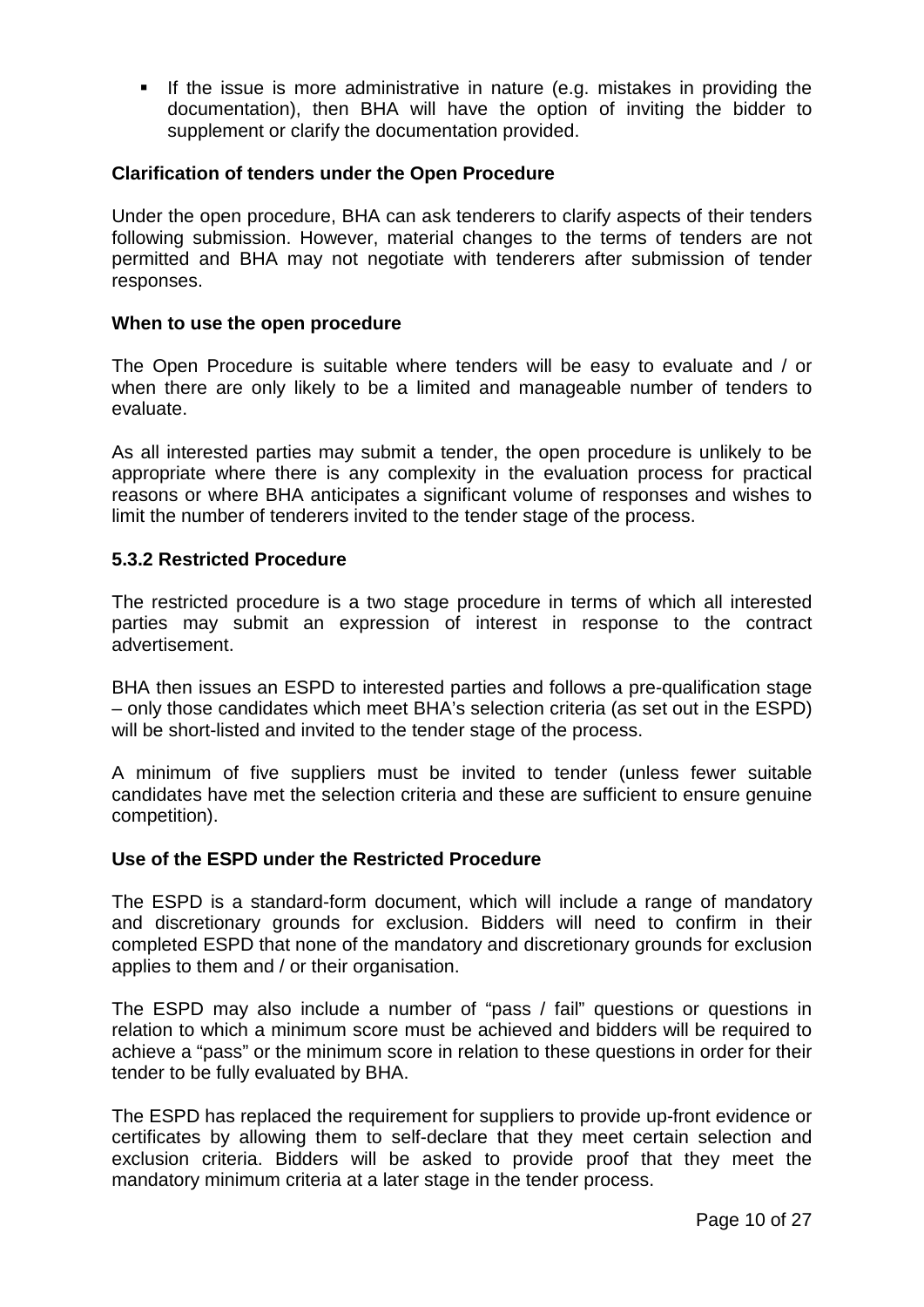By law, a winning bidder has to submit all of the required certificates and documentation, before they are awarded a contract. BHA can ask bidders to submit their evidence at any point in the procurement process, if this is necessary to ensure that the process is carried out properly.

In a restricted, or two-stage, procedure, the successful bidder will be asked to provide their supporting evidence at the point of short-listing.

If, following review of supporting evidence submitted by a successful bidder, a bidder is found to have misrepresented itself, then BHA will need to consider the following:

- If BHA identifies that a bidder is actually in one of the situations which is a mandatory ground for exclusion, or if it does not meet one of the minimum selection criteria, then BHA **must** exclude that bidder from the competition. Depending on the nature and stage of the competition, that may mean either that it proceeds without that bidder, or that competition should be re-evaluated without that bidder's tender;
- **If BHA identifies that a bidder is in one of the situations which is a** discretionary ground for exclusion, then BHA will need to consider whether or not to exclude that bidder. The decision to exclude must be made in line with the general principles of transparency, proportionality, equality of treatment and non-discrimination; and
- If the issue is more administrative in nature (e.g. mistakes in providing the documentation), then BHA will have the option of inviting the bidder to supplement or clarify the documentation provided.

## **Clarification of tenders under the Restricted Procedure**

As is the case under the open procedure, BHA can ask tenderers to clarify aspects of their tenders following submission. However, material changes to the terms of tenders are not permitted and BHA may not negotiate with tenderers after submission of tender responses.

#### **When to use the restricted procedure**

As there is a short-listing phase, the restricted procedure is likely to be more appropriate than the open procedure for procurements where there is likely to be significant supplier interest and a large volume of expressions of interest or where BHA needs to limit the short-list of tenderers to those with specific expertise and experience in a particular area or sector.

As contracting authorities are unable to negotiate with tenderers, the restricted procedure should only be used where BHA is able to adequately specify its needs.

For more complex procurements, BHA should either: consider using one of the more complex procurement procedures described at sections 5.3.3 and 5.3.4 of this Policy; or undertake a suitable market testing exercise to identify what solutions may be appropriate prior to issuing a contract notice.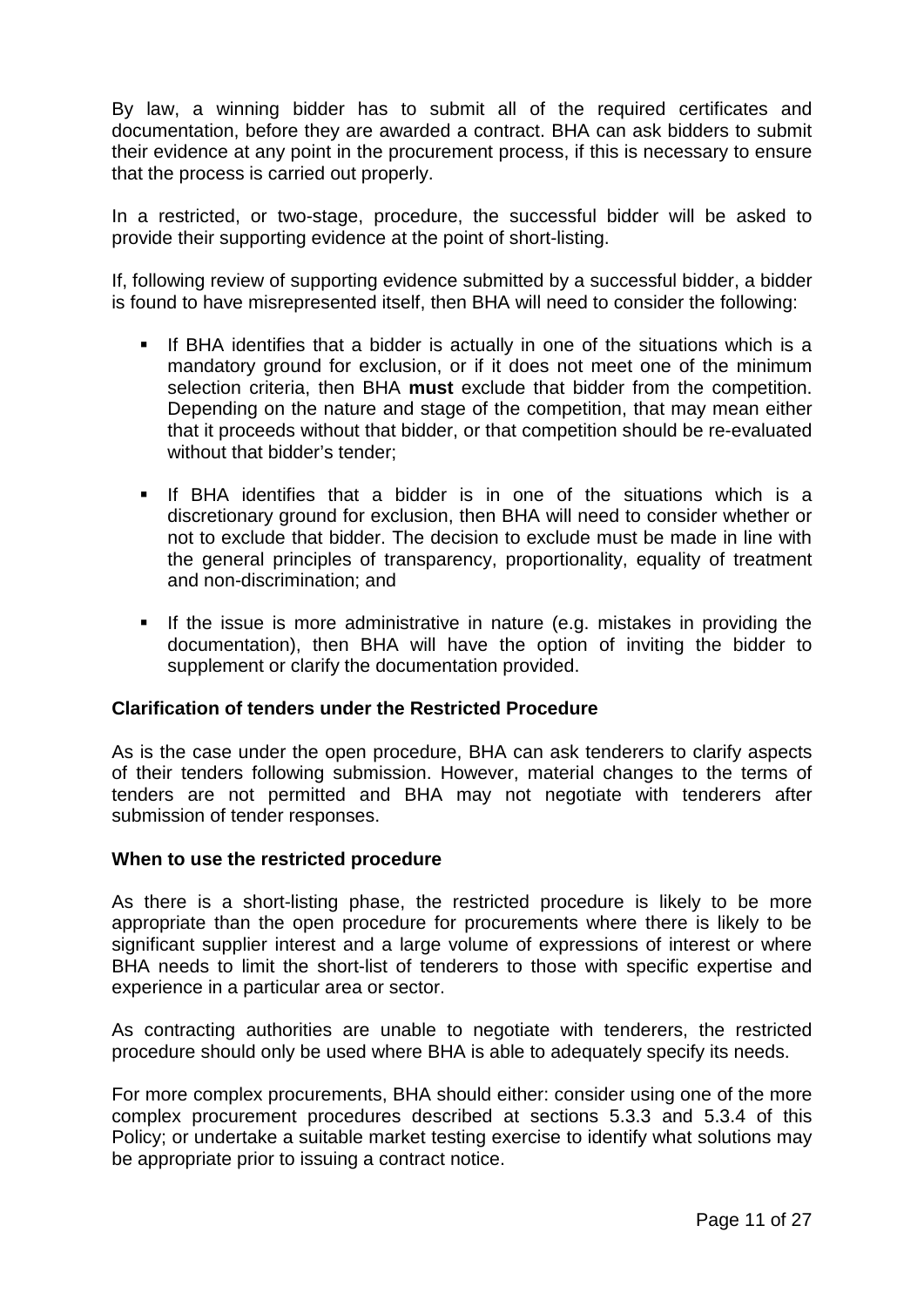# **5.3.3 Competitive dialogue procedure**

The competitive dialogue procedure is suitable for more complex and / or high value procurements. Interested parties can submit an expression of interest in response to the contract notice.

BHA may then carry out a short-listing exercise (using an ESPD) and only those meeting BHA's selection criteria will be invited to dialogue.

A minimum of three suppliers must be invited to dialogue (unless fewer candidates have met the selection criteria and these are sufficient to ensure genuine competition, that is, at least two).

BHA then enters into a dialogue with bidders to develop one or more suitable solutions to meet its needs. There is no set format that the dialogue must follow, it will usually consist of a series of meetings with each tenderer with each meeting focusing on different aspects of the procurement, for example: financial; technical; and legal.

However, whichever format is used, BHA should be careful to ensure that all tenderers are treated equally and are given the same opportunities to access relevant information.

During the course of the dialogue BHA is able to reduce the number of bidders provided that it confirms it intends to do so in the contract notice or invitation to participate in dialogue. If BHA does choose to down select, it should ensure that at least two tenderers remain in the dialogue until it concludes.

When an appropriate solution(s) has been identified, BHA will conclude the dialogue phase and invite final tenders. BHA may require all final tenders to be based on one solution identified during the course of the dialogue or allow each tenderer to submit a bespoke final tender.

Following receipt of final tenders, BHA evaluates the tenders and selects the best tender based on pre-specified award criteria.

Under the Regulations, contracting authorities may carry out further negotiations with the highest-scoring bidder, following an evaluation of the final tenders "to confirm financial commitments or other terms contained in the tender in order to finalise the terms of the contract" as long as this does not materially change the essential aspects of the procurement or risk distorting competition or causing discrimination.

#### **When to use the competitive dialogue procedure**

The competitive dialogue procedure will be suitable where:

- the needs of BHA cannot be met without adaptation of readily available solutions;
- the contract includes design or innovative solutions;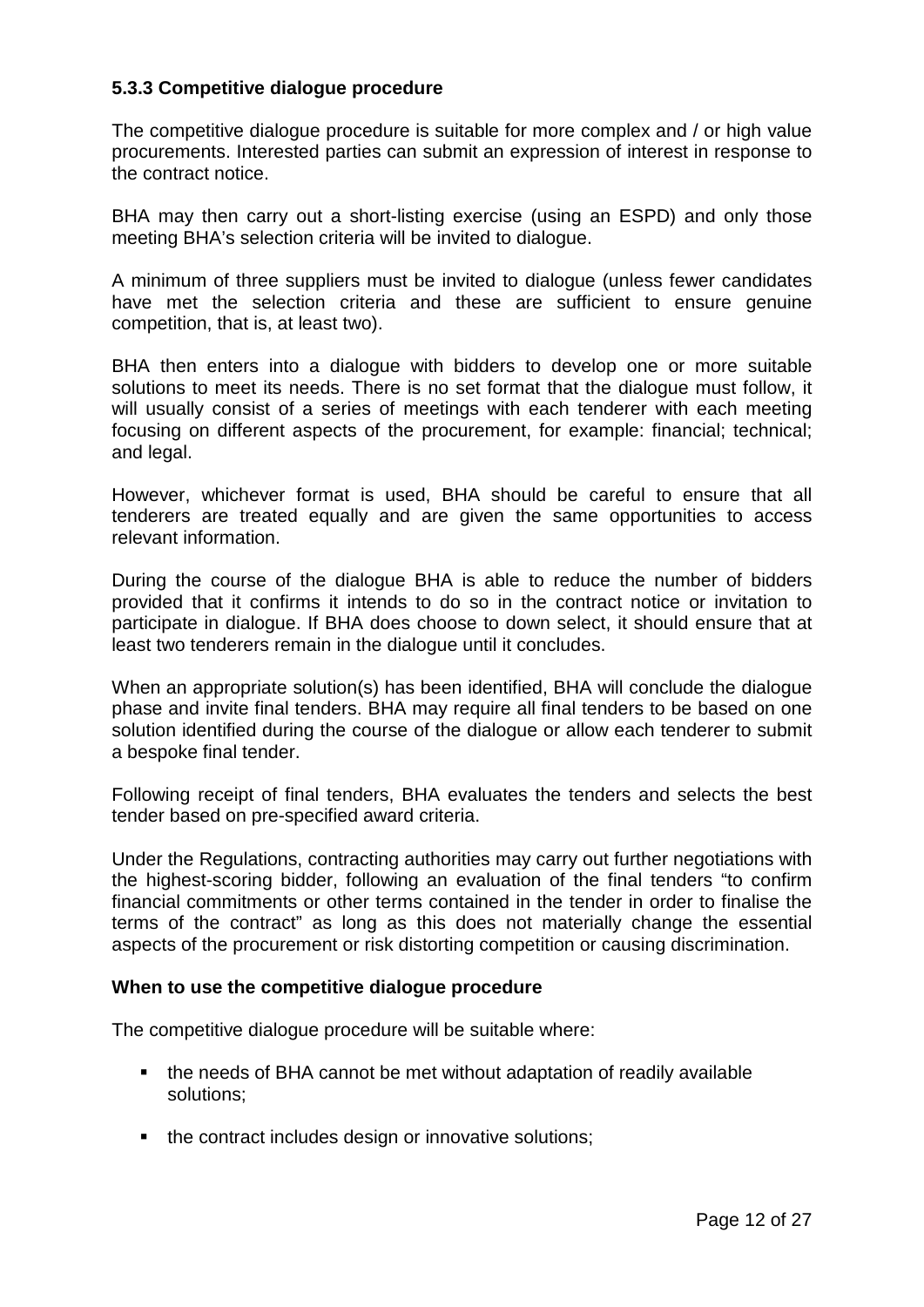- the contract cannot be awarded without prior dialogue and negotiation because of specific circumstances related to the nature, the complexity or the legal and financial makeup of a requirement or because of risks attaching to them;
- the technical specifications cannot be established with sufficient precision by the contracting authority with reference to a standard or common technical specification or technical reference; and / or
- only irregular/unacceptable tenders have been submitted in response to a previous procurement run using the open or restricted procedure and BHA needs to have the option to dialogue and negotiate with tenderers.

# **5.3.4 Competitive with negotiation procedure**

The competitive with negotiation procedure is suitable for more complex and / or high value procurements.

This procedure is a "hybrid" procedure because, as with the restricted procedure, it allows BHA to award a contract on the basis of an initial tender.

However, like the competitive dialogue procedure, it also enables BHA to negotiate with tenderers who submitted an initial tender, and any subsequent tenders, until it decides to conclude those negotiations. There is no limit to the number of negotiation and tender stages.

Once BHA is satisfied that it has completed its negotiation exercise with each bidder, it must formally close the negotiation phase and invite final tender submissions.

Final tenders are then submitted and evaluated and the contract is awarded.

Unlike for the competitive dialogue procedure, the Regulations do not provide for any clarification or negotiation of the final tenders or the winning tender.

## **When to use the competitive with negotiation procedure**

The competitive with negotiation procedure will be suitable where:

- the needs of BHA cannot be met without adaptation of readily available solutions;
- the contract includes design or innovative solutions;
- the contract cannot be awarded without prior negotiation because of specific circumstances related to the nature, the complexity or the legal and financial makeup of a requirement or because of risks attaching to them;
- the technical specifications cannot be established with sufficient precision by the contracting authority with reference to a standard or common technical specification or technical reference; and / or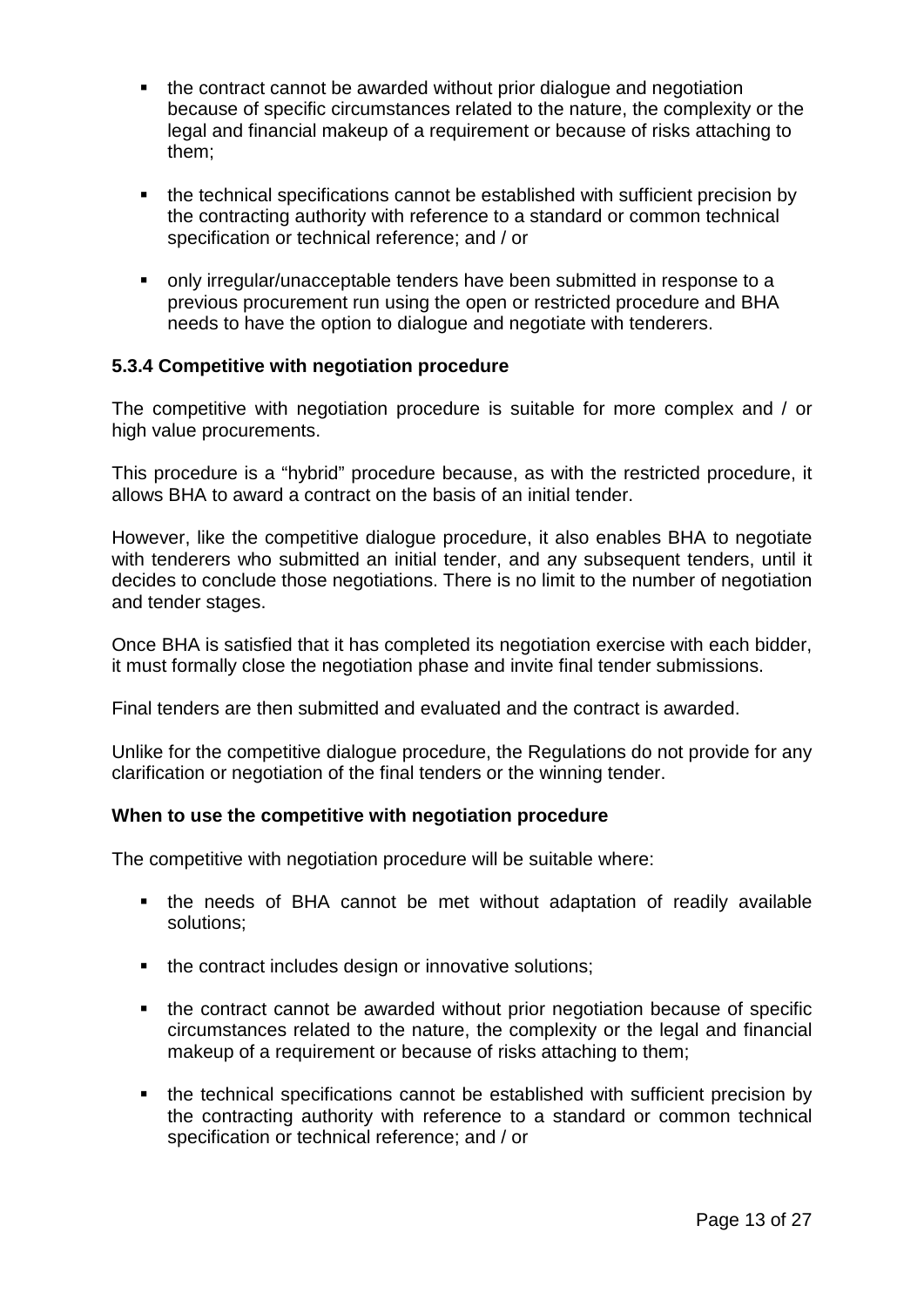only irregular/unacceptable tenders have been submitted in response to a previous procurement run using the open or restricted procedure and BHA needs to have the option to dialogue and negotiate with tenderers.

#### **6 Regulated Procurements under the Procurement Reform (Scotland) Act 2014**

# **6.1 Overview of the Act**

The Act applies to the following types of contract:

- contracts for goods or services with an estimated value of between £50,000 and £181,302 (excluding VAT); and
- contracts for works with an estimated value of between £2,000,000 and £4,551,403 (excluding VAT).

Such contracts must be advertised on the Public Contracts Scotland website and publicly procured in accordance with the terms of the Act, which imposes general obligations on contracting authorities to treat economic operators equally and without discrimination and to act in a transparent and proportionate manner.

Any procurement which is subject to the terms of the Act must comply with general principles of:

- transparency contract procedures must be transparent and contract opportunities should generally be publicised;
- equal treatment and non-discrimination potential suppliers must be treated equally; and
- proportionality procurement procedures and decisions must be proportionate.

Requirements under the Act cannot be artificially split to avoid the application of the Act (e.g. a single requirement for services with a value of £50,000 cannot be the subject of two separate contracts of £25,000 each).

Where a proposed contract is "mixed", e.g. if it contains both works and services / supplies or services and supplies, it should be classified according to the main subject of the contract and then the largest subject value.

A flowchart and guidance note has been included at **Appendix 1** to this Policy to assist BHA staff in determining which statutory requirements apply to a particular procurement.

## **Specific statutory duties under the Act**

There are a number of specific statutory duties under the Act which will apply to the procurement of any contracts which are subject to the terms of the Act or the Regulations.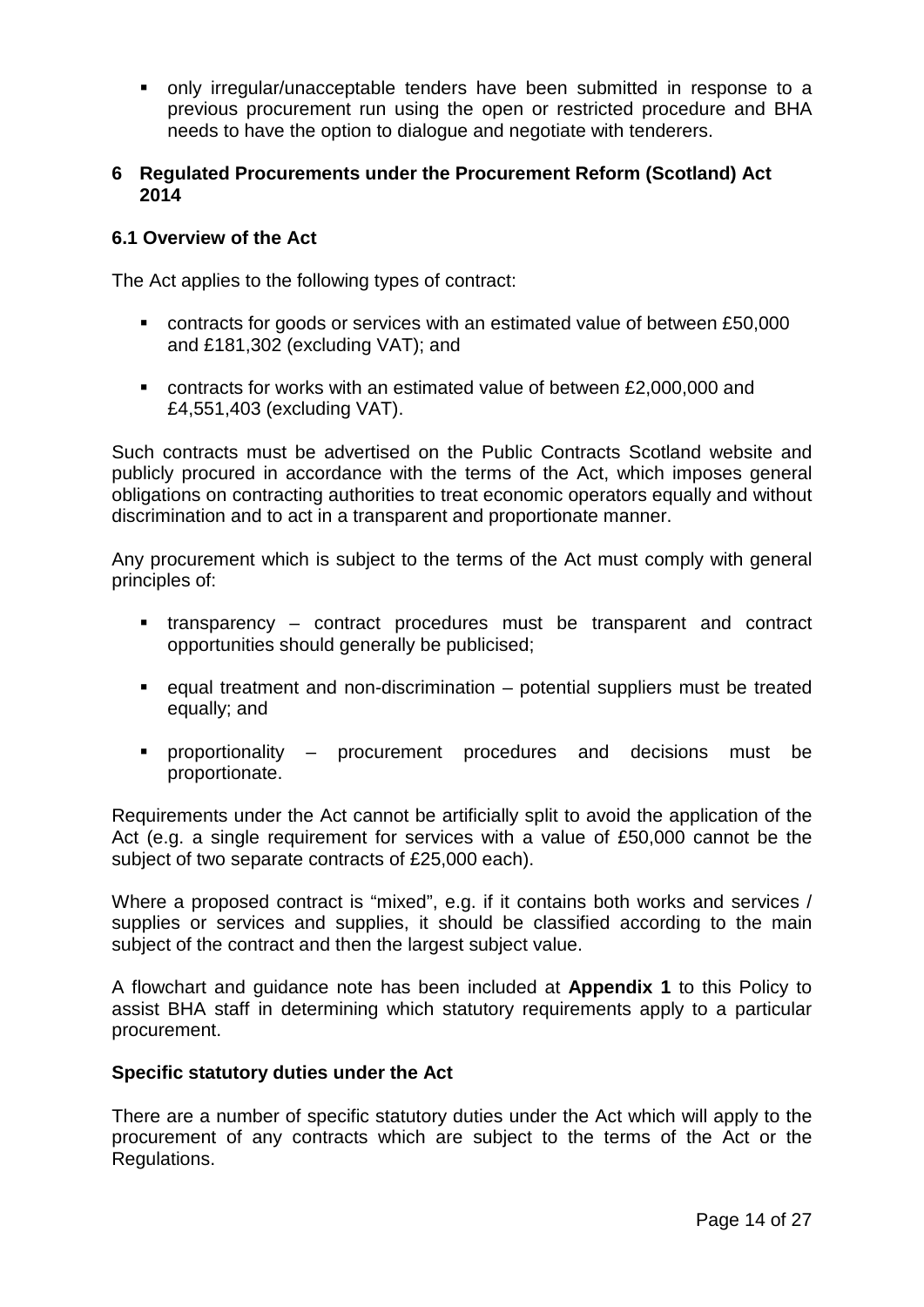The principal statutory duties under the Act are as follows:

#### **The Sustainable Procurement Duty**

BHA must consider, before starting a procurement competition, how, by the way in which it conducts the procurement process, it might improve the economic, social and environmental well-being of the authority's area, how it might facilitate the involvement of small and medium enterprises, third sector bodies and supported businesses and to consider how it can promote innovation.

Having considered and identified how these aims might be achieved, the Act requires BHA to conduct its procurements in a way designed to secure the improvements identified.

#### **Annual Procurement Strategy**

The Act requires BHA to prepare and publish an annual procurement strategy for each year in which it considers its total expenditure on regulated procurements will exceed £5,000,000.

If it is obliged to prepare an annual procurement strategy, BHA must also prepare an annual procurement report.

#### **Contracts Register**

BHA must keep and maintain a contracts register which must include details of all contracts entered into by BHA following a regulated procurement under the Act. In relation to each contract, the contracts register must contain the following information:

- $\blacksquare$  the date of award;
- the name of the contractor;
- the subject matter of the contract;
- the estimated value of the contract:
- $\blacksquare$  the start date of the contract:
- the end date provided for in the contract (disregarding any option to extend the contract) or, where there is no date specified, a description of the circumstances in which the contract will end;
- the duration of any period for which the contract can be extended.

BHA may delete an entry in its contracts register only after the contract to which it relates has expired or been terminated.

BHA must make the information contained in its contracts register publicly available on the internet via PCS and by such other means as it considers appropriate.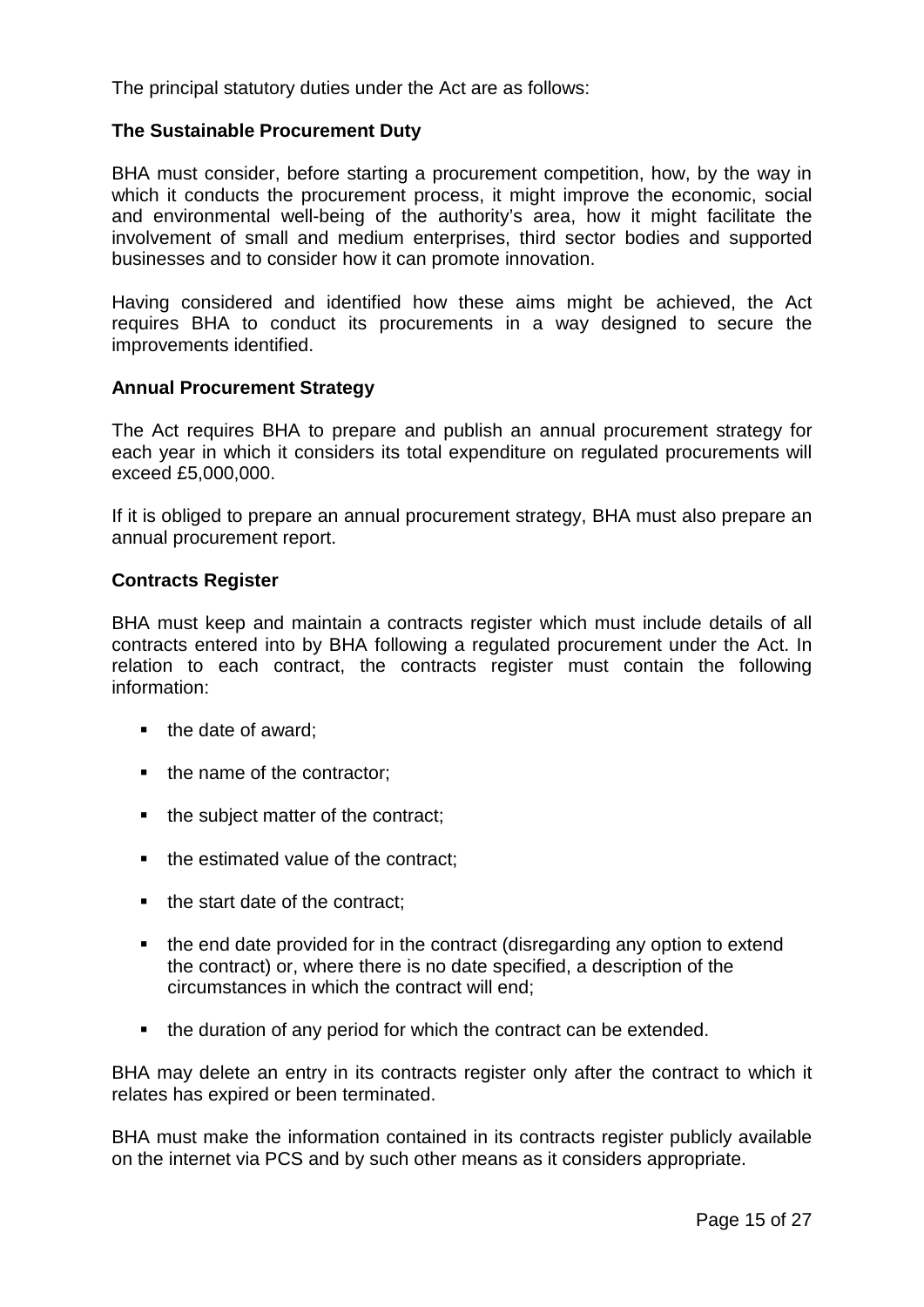BHA may withhold an entry or part of an entry in the contracts register if it considers that making it publicly available would:

- **EXECT** impede law enforcement or otherwise be contrary to the public interest;
- **PERITE:** prejudice the commercial interests of any person; or
- prejudice fair competition between economic operators.

#### **Community Benefit requirements**

The Act requires that, for any regulated procurement with an estimated value equal to or greater than £4,000,000 (excluding VAT), BHA must consider whether to impose community benefit requirements as part of the contract delivery before carrying out the procurement.

BHA must include in the contract notice relative to the procurement a summary of the community benefit requirements it intends to impose or, if it is not going to include any community benefit requirements, the reasons for not including any such requirements.

#### **6.2 Procurement procedures under the Act**

There are no specific prescribed procurement procedures or timescales under the Act but BHA may, if appropriate, use any one of the procurement procedures under the Regulations described in section 5 of this Policy for procuring contracts which are subject to the terms of the Act.

In relation to advertising of contract opportunities which are subject to the terms of the Act, the contract notice, tender documentation and contract documentation must be published on the Public Contracts Scotland website.

Tenderers should be advised to submit any clarifications through the Public Contracts Scotland website and these clarifications and answers will be available to all bidders to ensure transparency and anonymity.

Tenderers will be advised to only submit their tender submissions through the Public Contracts Scotland website.

Following completion of the procurement procedure, a contract award notice must be published on the Public Contracts Scotland website.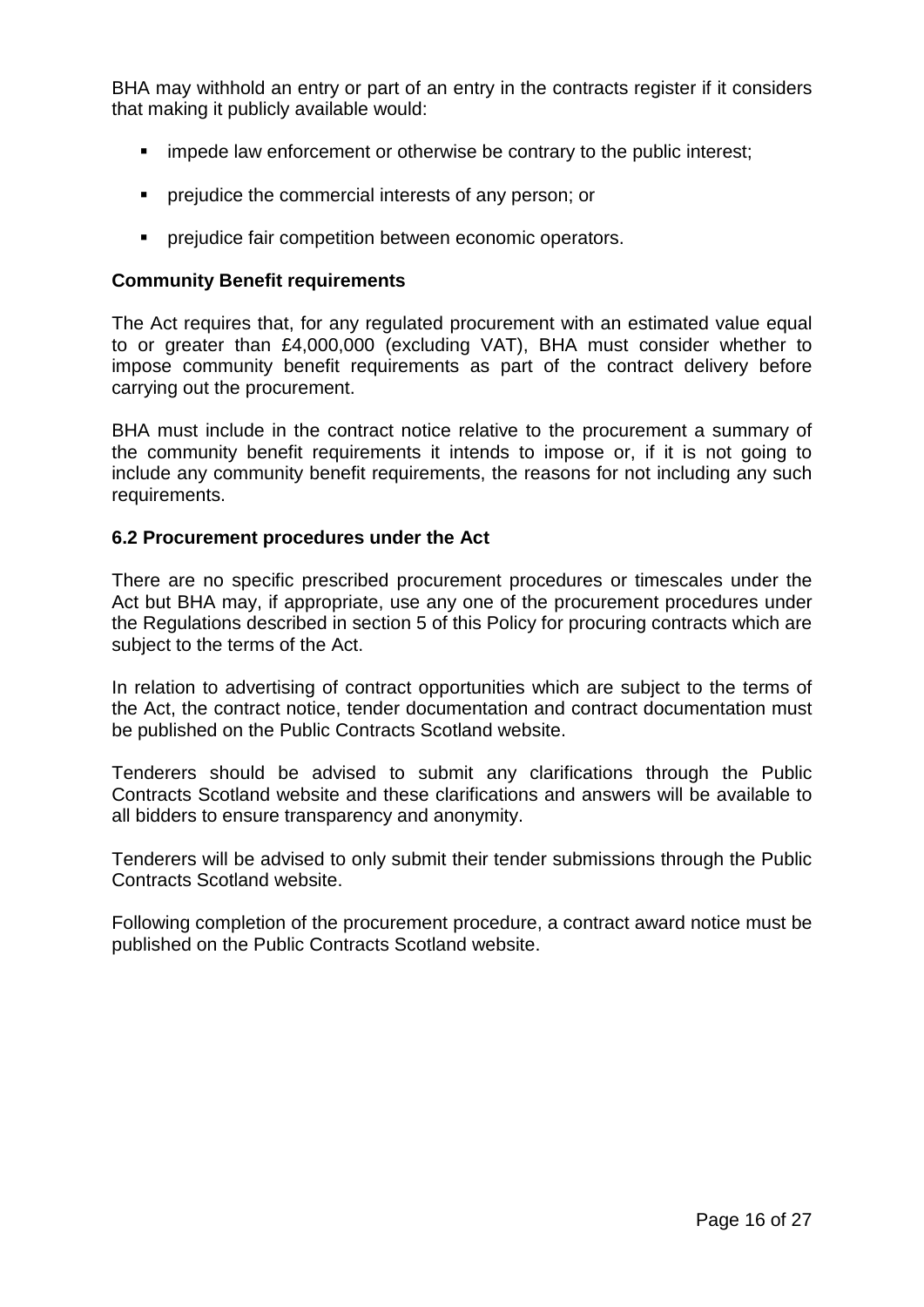# **7 Unregulated Procurements – Contracts which are below threshold value**

Contracts with an estimated value below the thresholds set out in the Regulations and the Act do not require to be procured in accordance with the terms of the Regulations or the Act but must be procured in accordance with the requirements of this section 7 of this Policy.

Contracts with an estimated value below the above prescribed thresholds do not need to be advertised in OJEU or publicly procured in terms of the Regulations but contracting authorities must, ensure a degree of advertising and follow a procedure leading to the award of the contract which is sufficient to enable open competition and comply with general principles of equal treatment, non-discrimination, transparency and proportionality.

| <b>Estimated value of</b>    | <b>Procedure to be followed</b>                           |
|------------------------------|-----------------------------------------------------------|
| contract                     |                                                           |
| Below £1,000 works and       | Work may be authorised within individual officer limits   |
| services / supplies*         | and contractor/supplier may be directly engaged           |
|                              | without any form of public procurement exercise.          |
| Between £1,000 and           | Minimum of three competitive quotations to be invited     |
| £5,000 works and services /  | Quick<br>$(QQ)$ .<br>Quote<br>Lowest<br>priced<br>via     |
| supplies*                    | contractor/supplier to be appointed.                      |
| Between £5,000 and           | Minimum of three competitive quotations to be invited     |
| £50,000 works and            | Quote<br>(QQ)<br>Quick<br>using<br>standardised<br>via    |
| Between £5,000 and           | documentation<br>processes (for<br>and<br>example,<br>a   |
| £50,000 services / supplies* | specification, Quality document (if appropriate) and      |
|                              | return date to be sent to all contractor/supplier being   |
|                              | asked to provide costs). Lowest priced contractor or      |
|                              | Most Economically Advantageous Tender (MEAT) can          |
|                              | be used and to appoint.                                   |
| Between £50,000 and £2m      | Best Practice tender process to be followed with at       |
| works*                       | least three competitive tenders invited via Scottish      |
|                              | Notice via PCS tendering<br>Contract<br>procedure.        |
|                              | Contractor evaluated as being the Most Economically       |
|                              | Advantageous Tender (MEAT) to be appointed.               |
| Between £2m and              | Formal Scottish tender process to be followed with at     |
| £4,551,413 works and         | least three/five competitive tenders invited via Scottish |
| Between £50,000 and          | Regulated Contract Notice via PCS full tendering          |
| £181,302 services /          | procedure. Contractor/supplier evaluated as being the     |
| supplies*                    | Most Economically Advantageous Tender (MEAT) to           |
|                              | be appointed.                                             |
| Over £4,551,413 works        | Formal OJEU tender process to be followed with at         |
| and                          | least three/five competitive tenders invited via EU       |
| Over £181,302 services /     | Regulated Contract Notice via PCS full tendering          |
| supplies*                    | procedure. Contractor/supplier evaluated as being the     |
|                              | Most Economically Advantageous Tender (MEAT) to           |
|                              | be appointed.                                             |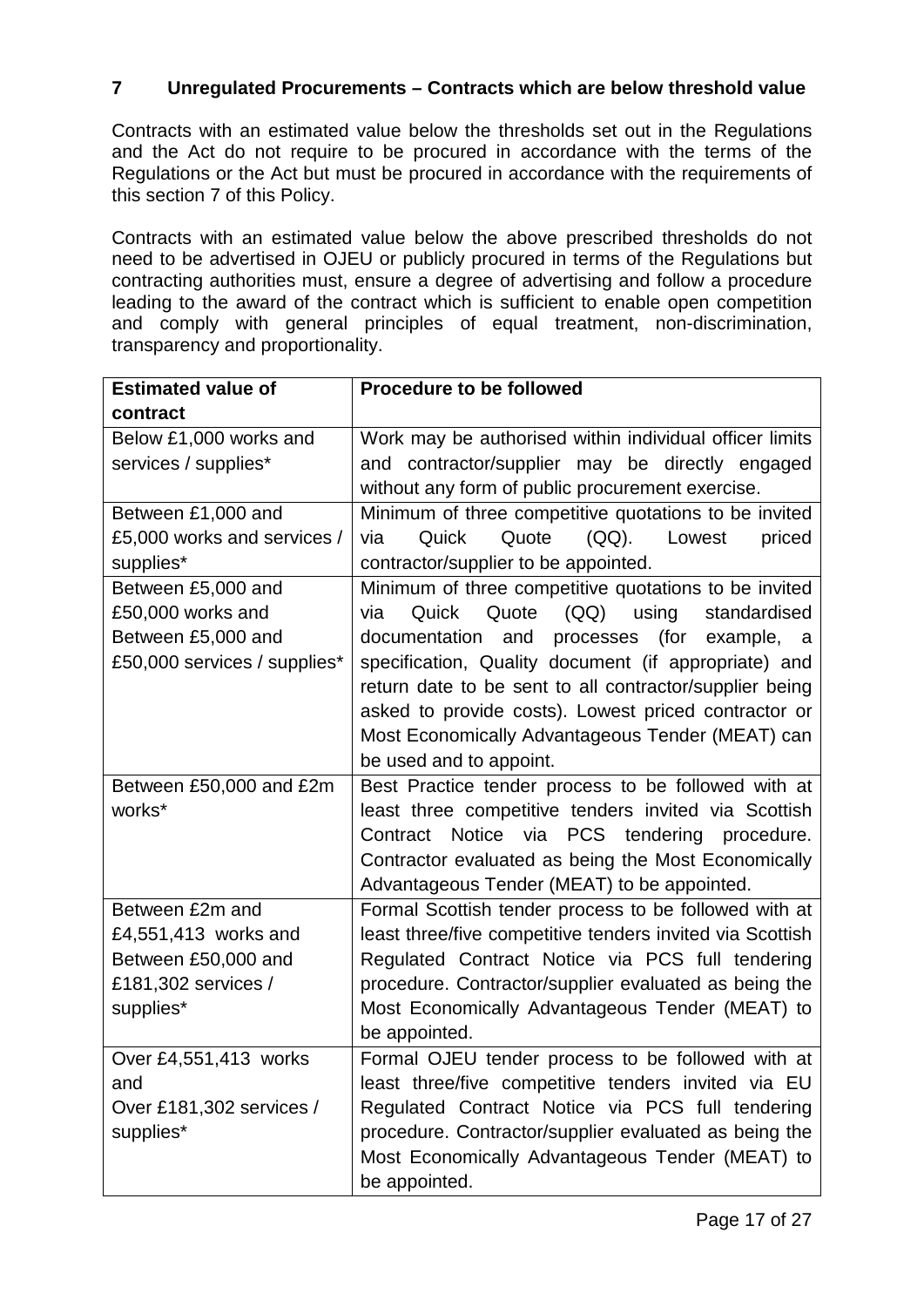# *\* out with any existing Measured Term Contracts (MTC) values that are imbedded within a contract*

#### **8 Regulated Procurements under the Light Touch Regime under the Public Contracts (Scotland) Regulations 2015**

## **8.1 Overview of the Light Touch Regime**

The "Light Touch Regime" is a specific statutory regime under the Regulations which applies to certain types of services contracts for social, health, healthcare and certain other services, which are listed in Schedule 3 to the Regulations.

#### **8.2 Procurement of contracts under the Light Touch Regime**

Different procurement procedures apply to procurement of the relevant types of contract covered by the Light Touch Regime, depending on their value.

#### **Light Touch Regime contracts valued at or above the EU threshold**

Where a relevant service contract is valued at or above the EU threshold of £589,000, BHA must:

 publish a Contract Notice or Prior Information Notice (PIN) if used as a call for competition on Public Contracts Scotland for onward transmission to the OJEU;

Publish a Contract Award Notice (these can be grouped quarterly);

- Apply reasonable and proportionate time limits to any stages of the procurement; and
- Assess successful bidder(s) to identify any instances where mandatory exclusion grounds may apply.

There is no set procedure laid down for the conduct of procurement processes under the Light Touch Regime other than the requirements above general requirements and BHA has a degree of discretion to use the tools, techniques and procedures of their choice when following the Light Touch Regime.

Accordingly, the approach to procurement of contracts under the Light Touch Regime may be determined on a case by case basis, provided that, in each instance, the procedure adopted is proportionate and appropriate to the scale and type of procurement process being conducted.

As a minimum requirement, the procedure adopted should cover essential information such as timescales, evaluation methodology and any scope for change / change management procedures.

It must be developed in line with any internal governance requirements and in accordance with the principles of transparency and equal treatment. Any award of a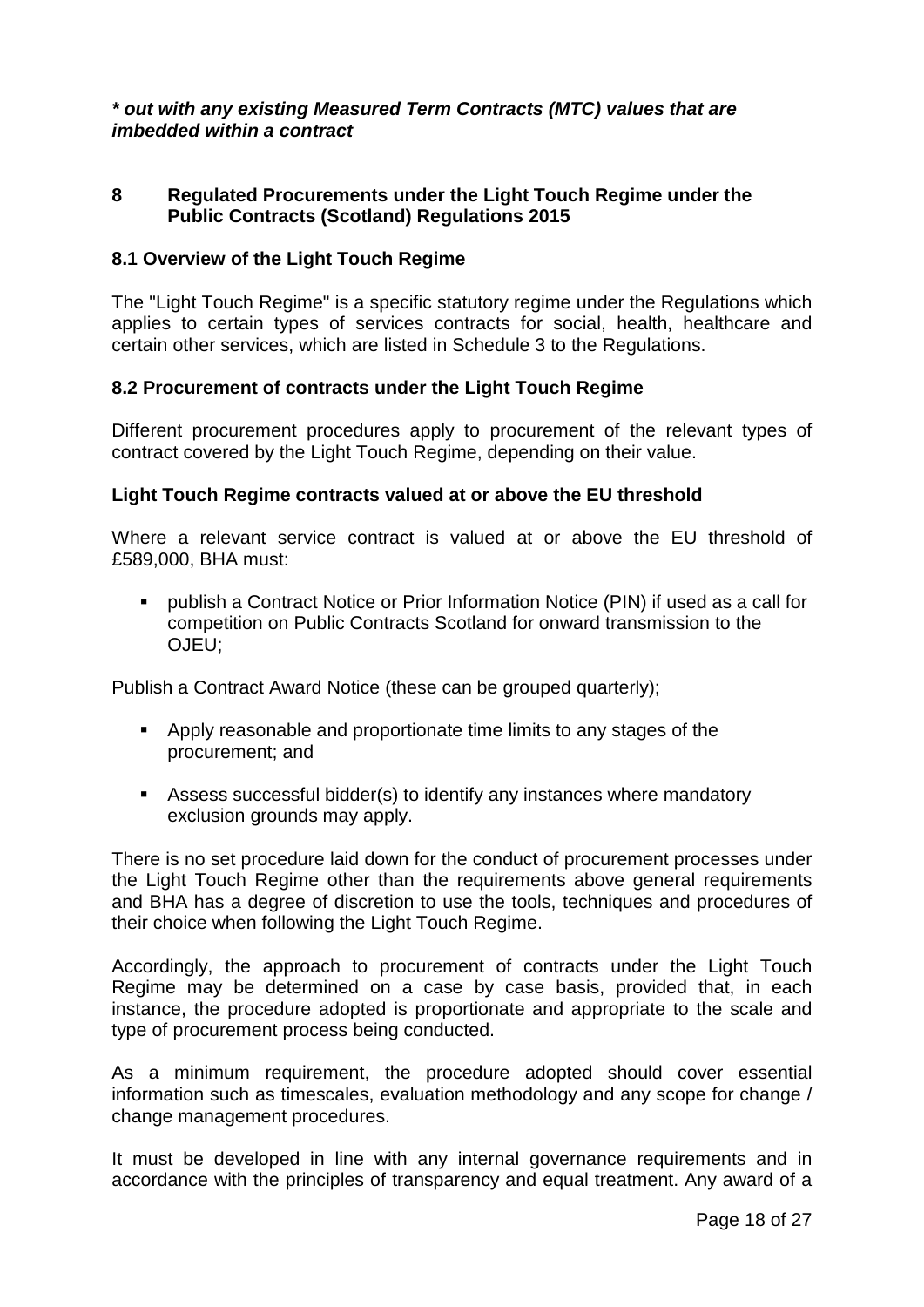contract under the Light Touch Regime must be made on the basis of the "most economically advantageous tender" and not based on price alone.

# **Light Touch Regime contracts valued below the EU threshold**

Where a relevant service contract is valued below the EU threshold of £589,000, but its value is at least £50,000, BHA has discretion to directly award a contract without undertaking any form of public procurement exercise.

If BHA chooses to undertake some form of public procurement exercise, then this exercise should be undertaken in accordance with the terms of the Act.

BHA must publicise the award of any Light Touch Regime contracts valued below the EU threshold on Public Contracts Scotland and must include these contracts in its contracts register.

#### **9 Framework Agreements**

Rather than conducting a stand-alone procurement procedure in respect of a particular requirement, BHA may consider procurement through a framework agreement.

#### **What is a framework agreement?**

A framework agreement is an 'umbrella agreement' that sets out the terms (particularly relating to price, quality and quantity) under which individual contracts ("call-offs") can be made throughout the period of the agreement (which will be a maximum of 4 years).

Framework agreements can be set up for one contracting authority to use or can be set up for a number of contracting authorities to use.

BHA may set up its own framework agreements or it could explore in relation to a particular requirement, whether there is an existing framework agreement put in place by another contracting authority under which BHA is entitled to draw down the required supplies, services or works.

Pre-procured frameworks which BHA may be able to access include frameworks established by Buying Solutions, Procurement for Housing and the Scottish and UK Governments.

Framework agreements are either concluded with a single supplier or with multiple suppliers. Often, framework agreements are split into lots.

## **Do framework agreements need to be advertised in OJEU?**

If the value of all the potential call-offs under the framework agreement is estimated to exceed the EU thresholds, then the framework agreement should be advertised in the OJEU. However, the individual call-offs do not then need to be re-advertised. Please note that under the Act, contract award notices do require to be published on Public Contracts Scotland in respect of call-off contracts with a value of more than £50,000 for goods or services or £2 million for works.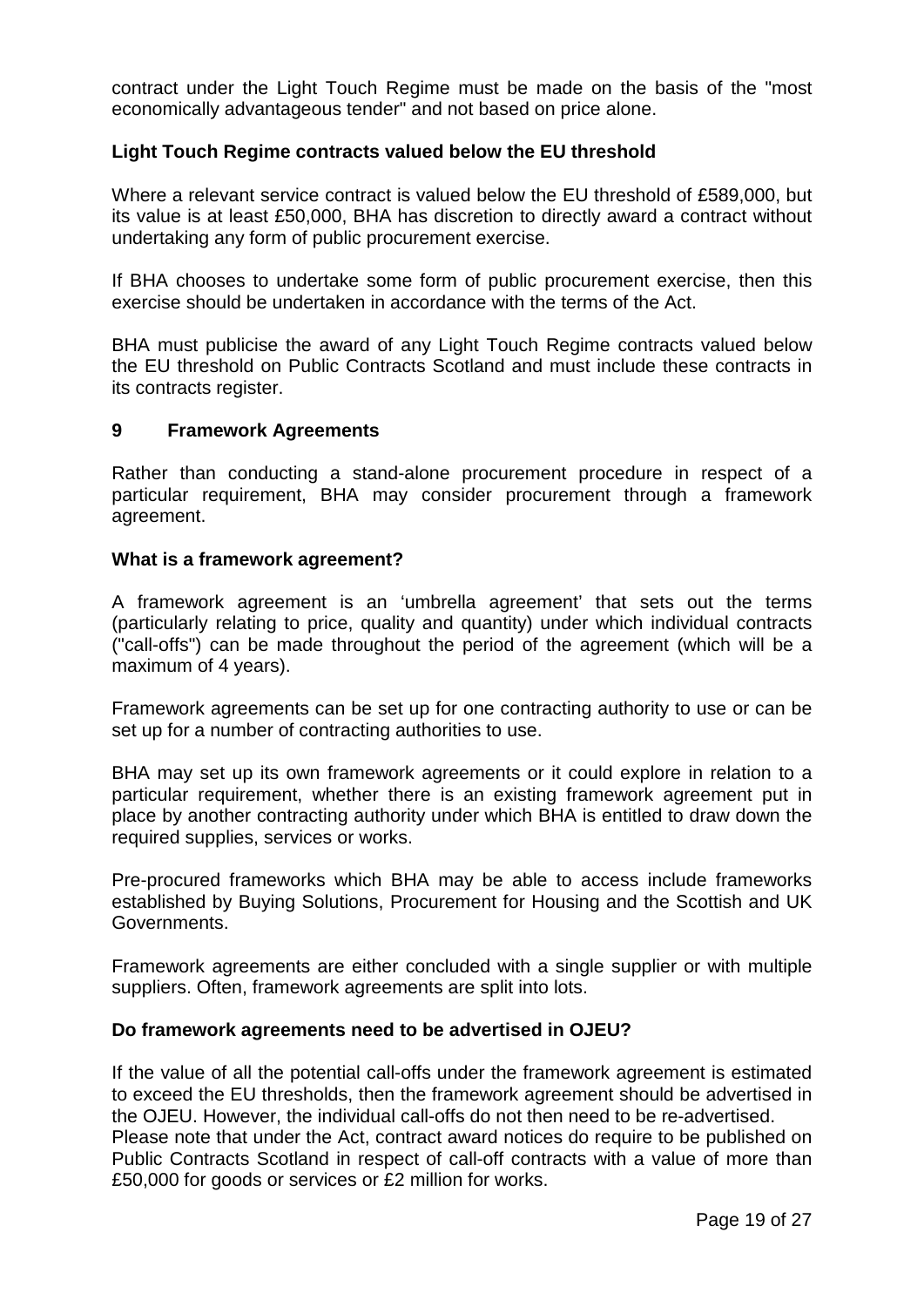# **How are call-offs awarded under a framework agreement?**

If the framework agreement is awarded to one provider, then BHA can simply call-off the requirement from the successful supplier as and when it is needed. Where the framework is awarded to several suppliers, there are two ways in which call-offs might be made:

- Where the terms laid out in the framework agreement are detailed enough for the purchasing authority to be able to identify the best supplier for that particular requirement, then the authority can award the contract without reopening competition; or
- If the terms laid out in the framework agreement are not specific enough for the purchasing authority to be able to identify which supplier could offer them best value for money for that particular requirement, a further mini-competition would be held between all the suppliers on the framework agreement who are capable of meeting the need.

# **Advantages of framework agreements**

If framework agreement has been properly concluded further to compliant procurement procedure, BHA does not require following the full OJEU procedure in respect of each requirement which is the subject of a call-off, thus reducing costs and timescales. There are also potential benefits of economies of scale.

## **Potential disadvantages of framework agreements**

Framework agreements may be relatively unresponsive to change – there may be new suppliers and/or new solutions within the market that were not included when the framework agreement was initially set up.

Framework agreements tend to apply a "one size fits all" approach, which may make it difficult for BHA to satisfy their own procurement objectives through use of a framework agreement which has been procured by a third party and may not have been tailored to BHA's particular requirements.

## **10 Exceptions to the requirement to publicly procure a contract**

There are certain exceptional circumstances in which tenders are not required for the procurement of contracts for supplies, services or works which are above the applicable threshold value under the Regulations or the Act, including:

- where the tender may only be awarded to a particular supplier for technical or artistic reasons or where a particular supplier has exclusive rights, including, but not limited to, intellectual property rights, which mean they are the only supplier capable of meeting BHA's requirements;
- where BHA has already entered into a contract with a supplier and requires additional services or works to be supplied which were not included in the original contract but which, through unforeseen circumstances, have become necessary;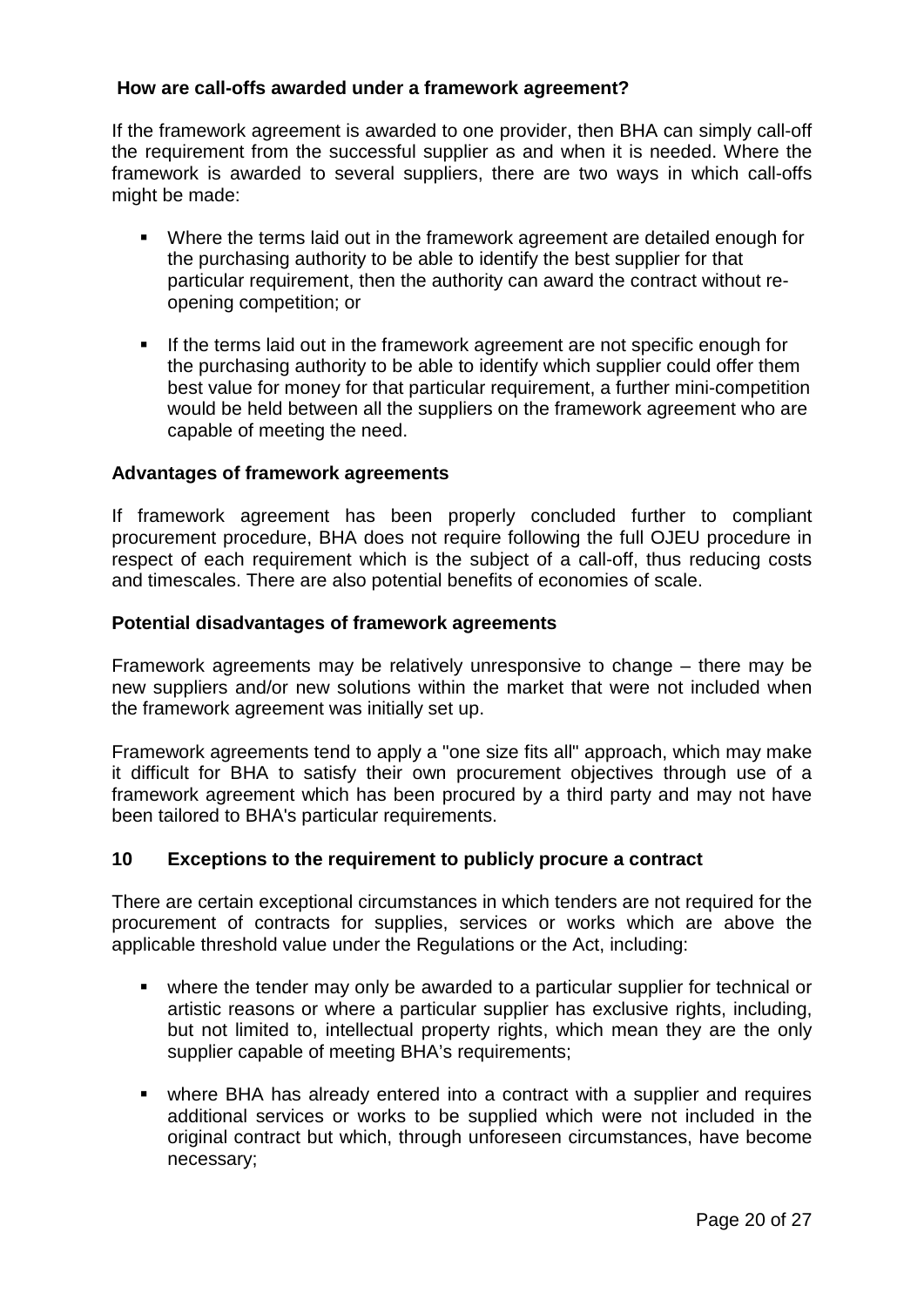- where BHA wants a supplier with which it already has a contract to provide new works or services which are a repetition of works or services carried out under the original contract and such new works or services were provided for in the original contract notice; or
- where (but only if it is strictly necessary) for reasons of extreme urgency brought about by events unforeseeable by BHA, the time limits for one of the standard procurement procedures cannot be complied with.

The above exceptions may only be relied upon in limited circumstances and are subject to a range of specific conditions. **You must obtain the approval of the management committee and obtain appropriate legal advice before relying on any such exception**.

## **11 Renewals, extensions and changes to existing contracts**

A proposed extension, renewal or amendment to an existing contract may be considered equivalent to the award of a new contract if it constitutes a material change.

If a change to an existing contract has the effect of creating a new contract, BHA may need to undertake a new competitive tender process in accordance with the Regulations or the Act.

Material changes to a contract are those which demonstrate the intention of the parties to renegotiate the essential terms of the original contract. Amendments to a contract may be regarded as "material" where they:

- **EXED** introduce conditions which, had they been part of the initial award procedure, would have allowed for the admission of tenders other than those initially admitted or would have allowed for the acceptance of a tender other than the one initially accepted – in other words, the new conditions would have potentially changed the participants in and / or the outcome of the original procurement process – examples include extensions or price increases;
- extend the scope of the contract considerably to encompass services not initially covered; and / or
- change the "economic balance" in favour of the contractor in a manner not provided for in the terms of the original contract – in other words, they make changes which improve the contractor's position or alter the balance of risk under the contract in favour of the contractor – examples include extensions or price increases or agreeing to renegotiate a contract in a way which relieves a contractor of an obligation.

The Regulations restrict BHA's ability to modify publicly procured contracts.

If any member of BHA staff is considering modifying any terms of a publicly procured contract, then they must first consult with and obtain the written approval of **the Board** and, if considered necessary, obtain appropriate legal advice.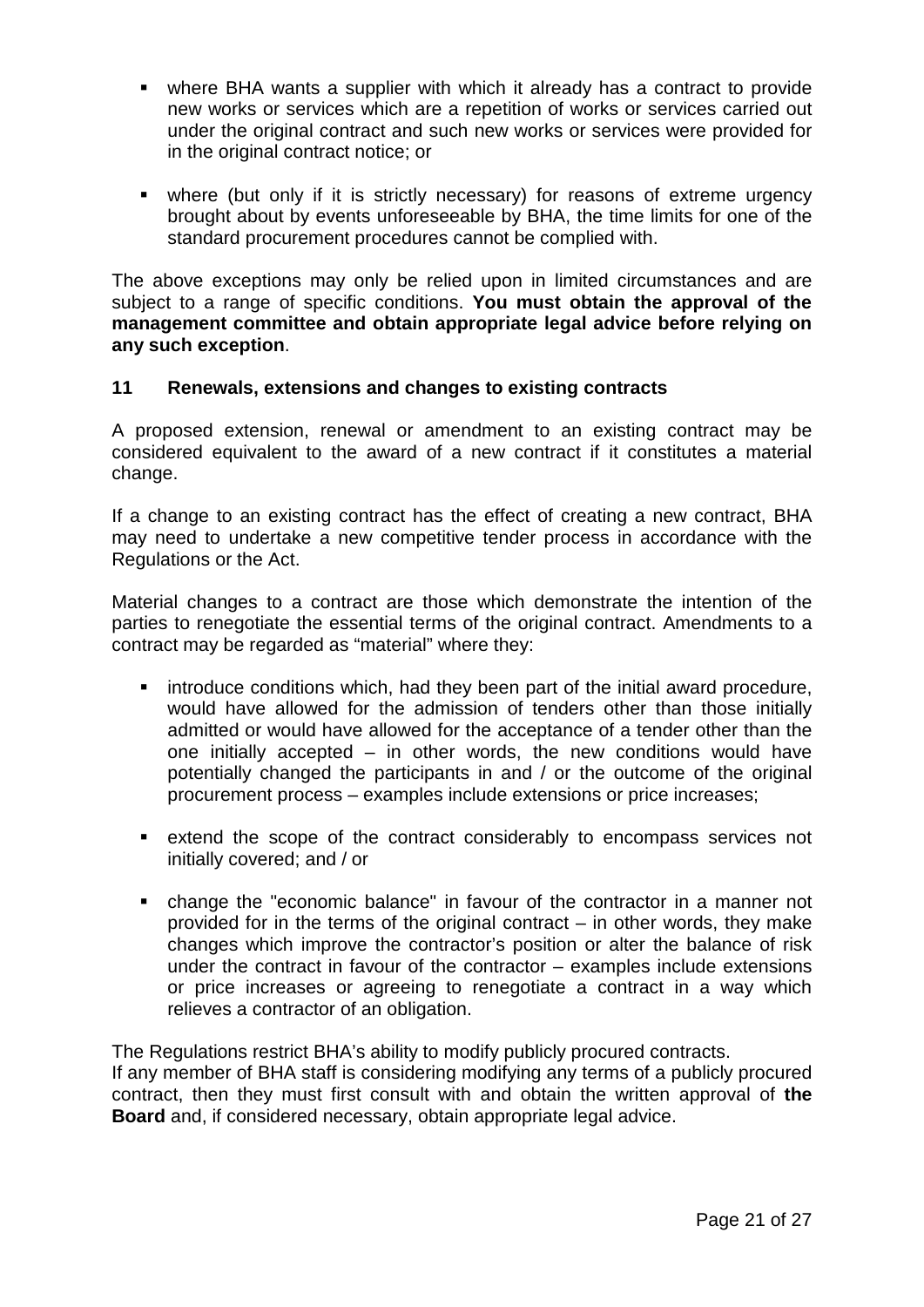# **Appendix 1**

# **Choice of Procurement Procedure**

## **Guidance on Procurement Flowchart**

The attached flowchart has been designed for BHA staff members to determine what statutory requirements apply to procurements.

The relevant legislation is as follows:

- **Procurement Reform (Scotland) Act 2014 the "Act"; and**
- Public Contracts (Scotland) Regulations 2015 the "Regulations".

Even where a procurement does not fall under the requirements of either the Act or the Regulations, staff must ensure that bidders are treated equally and nondiscriminatorily and that BHA acts in a transparent and proportionate manner (the "Principles").

#### **Type of contract:**

- Goods or services.
- **Norks**

#### **Goods or services:**

**BHA** staff must consider the estimated total value of a contract before commencing any procurement exercise. The following must be taken into account:

- any amounts payable as part of an option or renewal;
- the estimated value upon commencement of the procurement; and
- the total estimated value of any lots.

Estimated total value of contract is  $\lt$  £50,000 – neither the Act nor the Regulations apply, please procure contract in accordance with one of the procedures set out in section 7 of the Procurement Policy.

Estimated total value of contract  $> \text{\pounds}50,000$  but  $< \text{\pounds}181,302$  – the Act applies, go to section 6 of the Procurement Policy.

Estimated total value of contract  $> \pounds 181,302$  but  $< \pounds 4m$  – the Regulations apply, go to section 5 of the Procurement Policy.

Estimated total value of contract  $>$  £4m – the Regulations apply and the Act (community benefits) apply, please see sections 5 and 6 of the Procurement Policy. If the services to be procured are health or social care services, please go to section 0 of the Procurement Policy.

#### **Works:**

BHA staff must consider the estimated total value of a contract before commencing any procurement exercise. The following must be taken into account:

any amounts payable as part of an option or renewal;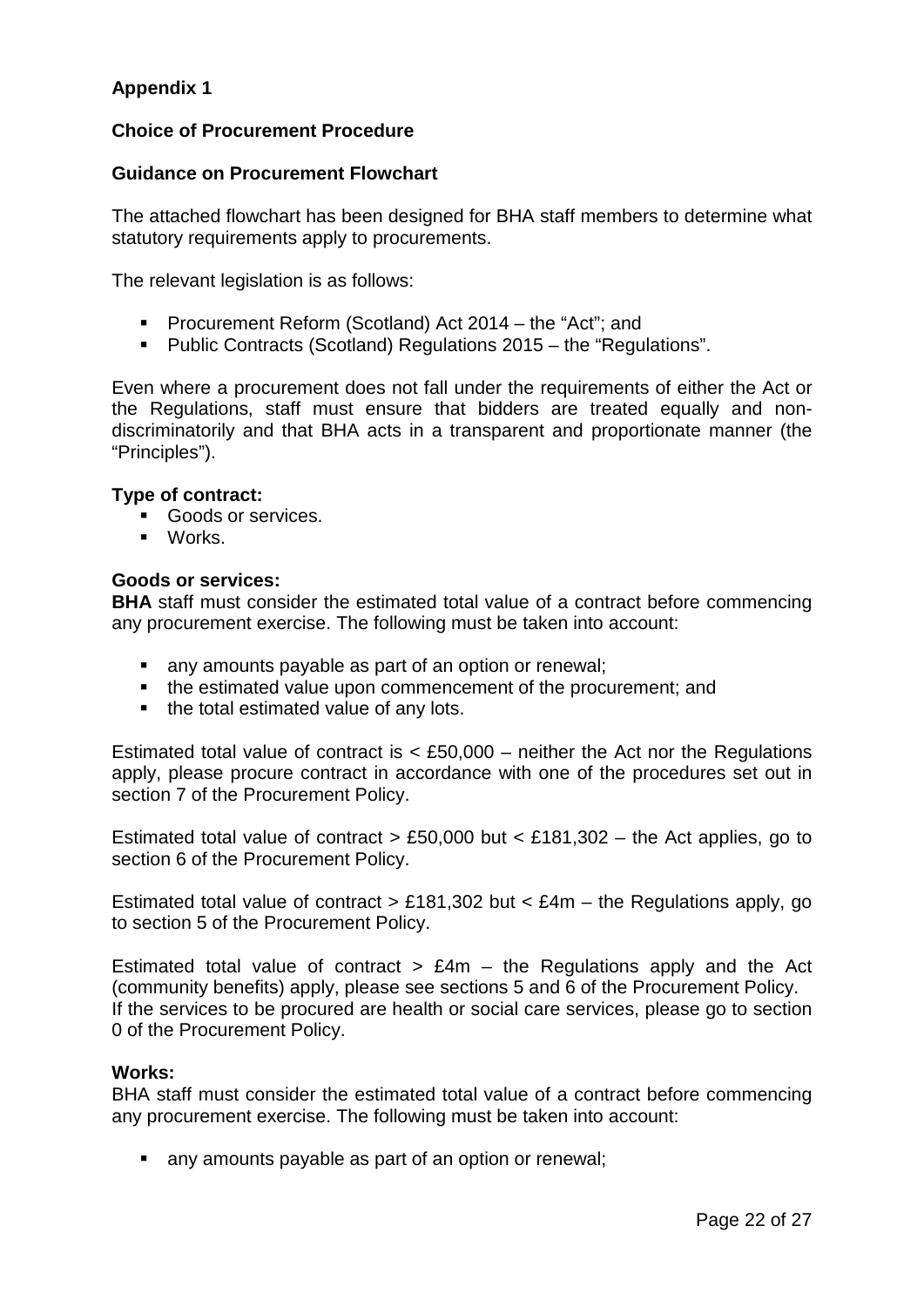- the estimated value upon commencement of the procurement;
- **the total estimated value or any suppliers and services necessary for** executing the works, provided by the RSL to the contractor; and
- the total estimated value of any lots.

Estimated total value of contract  $\langle$  £2m– neither the Act nor the Regulations apply, please procure contract in accordance with one of the procedures set out in section 7 of the Procurement Policy.

Estimated total value of contract  $>$  £2m but  $<$  £4,104,394 – the Act applies, go to section 6 of the Procurement Policy.

Estimated total value of contract  $> \text{\pounds}4m$  but  $< 4,551,413 -$  the Act (community benefits) apply, go to section 6 of the Procurement Policy.

Estimated total value of contract  $> \text{\pounds}4,551,413-$  the Regulations apply and the Act (community benefits) apply, go to section 5 of the Procurement Policy.

# **Procurement of goods, services or works under the Act ("regulated procurements")**

The sustainable procurement duty applies:

BHA must consider and prepare a report on how the procurement can: (i) improve social, economic and environmental wellbeing of BHA's area; (ii) facilitate the involvement of SMEs, third sector bodies and supported business in the procurement process; and (iii) promote innovation; and

the procurement process must be carried out with a view to securing the above improvements.

Publication of contract notice (excluding call‐offs under framework agreement unless the call-off is above the thresholds) and contract award notice on PCS.

Where BHA decides to exclude a supplier from participating in a procurement process before a tender has been submitted, it must notify that supplier of the decision and include: (i) the names of the excluded suppliers; (ii) the exclusion criteria used; and (iii) BHA's scoring (if any) used against the criteria.

Upon deciding to award a contract, BHA must notify all unsuccessful tenderers of the name of the successful tenderer, the award criteria used, and BHA's scoring against those criteria, of the unsuccessful tenderer and the successful tenderer.

Requirement for technical specifications to be set out in the tender documents.

## **Procurement of works under the Act (community benefits)**

The requirements set out in section 4 above and the Principles apply.

Before undertaking the procurement, BHA must consider whether to impose community benefit requirements as part of the procurement. Community benefit requirements relate to training and recruitment, availability of sub-contracts, or improvements to the economic, social or environmental wellbeing of BHA's area.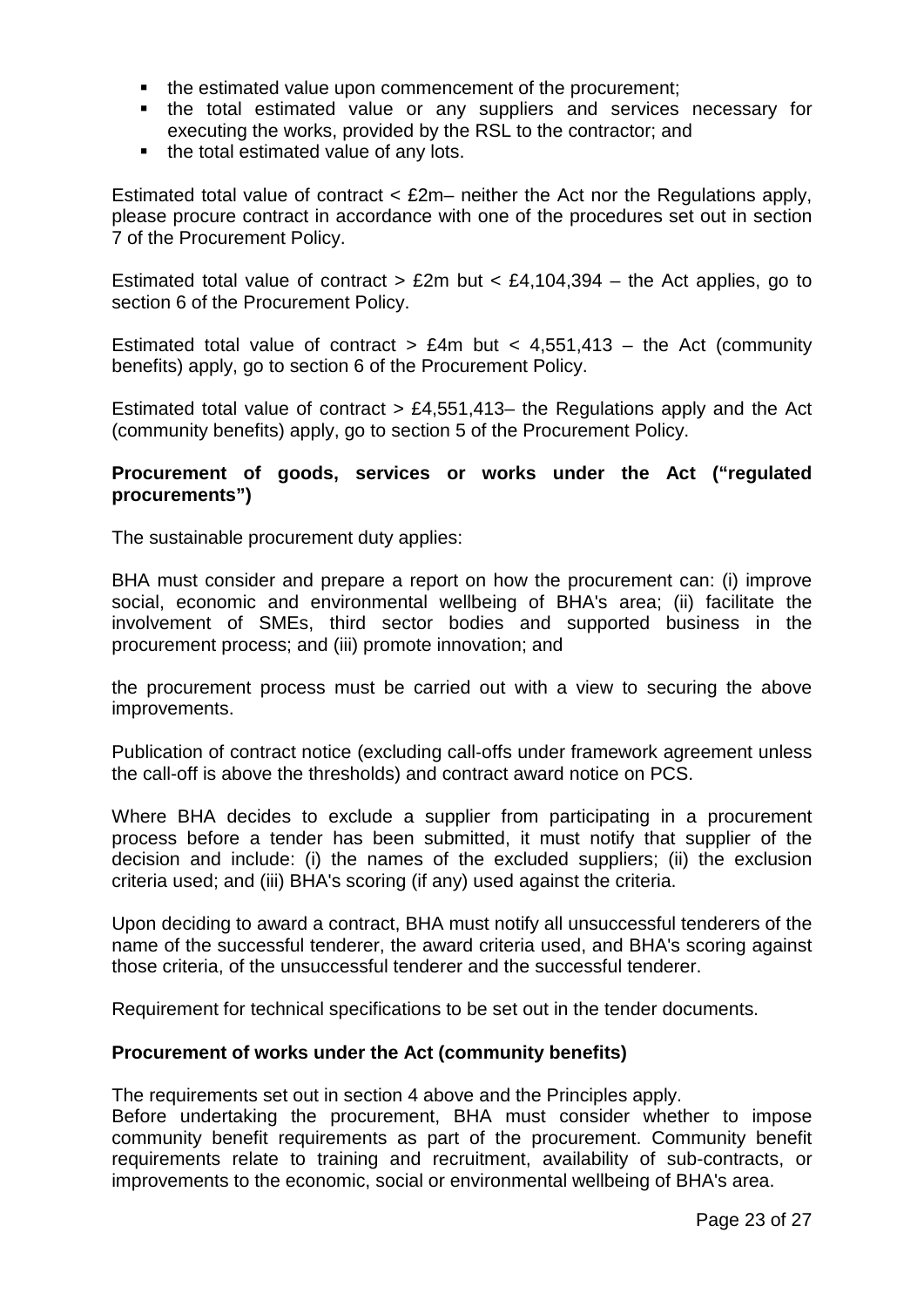The contract notice must contain:

- a summary of the community benefit requirements intended to be included in the contract; or
- a statement of reasons for not including any community benefit requirements.

Where requirements are included in a contract, the contract award notice must state the benefits which BHA considers to be derived from the requirements.

#### **Procurement of goods or services under the Regulations**

The Principles apply.

The tender requires to be published in the Official Journal of the European Union ("OJEU") and one of the defined procedures set out in the Regulations must be followed:

- open or restricted procedure;
- **·** innovation partnership;
- competitive procedure with negotiation; or
- **•** competitive dialogue.

Specific requirements include:

- **technical specifications to be set out in the tender documents;**
- tender documents must be available electronically and free of charge from the date of publication of the contract notice;
- mandatory and discretionary grounds for excluding tenderers maximum turnover requirement of two times the value of the contract;
- selection and award criteria: and
- self-declaration for tenderers under the European Single Procurement **Document**

## **Procurement of goods, services or works under the Regulations and the Act (community benefits)**

The requirements in sections 5 and 6 above apply.

#### **Framework agreements**

If a framework agreement is required, the procedures set down in the Regulations apply. The term of a framework agreement must not exceed four years, including any extensions.

Single supplier framework agreement – a contract based on that agreement must be awarded in accordance with the framework agreement and the RSL may write to the supplier to supplement its tender as necessary for the award of such a contract.

Multi-supplier framework agreement – there are specific provisions within the Regulations in terms of awarding contracts under the framework agreement, either without or by reopening competition.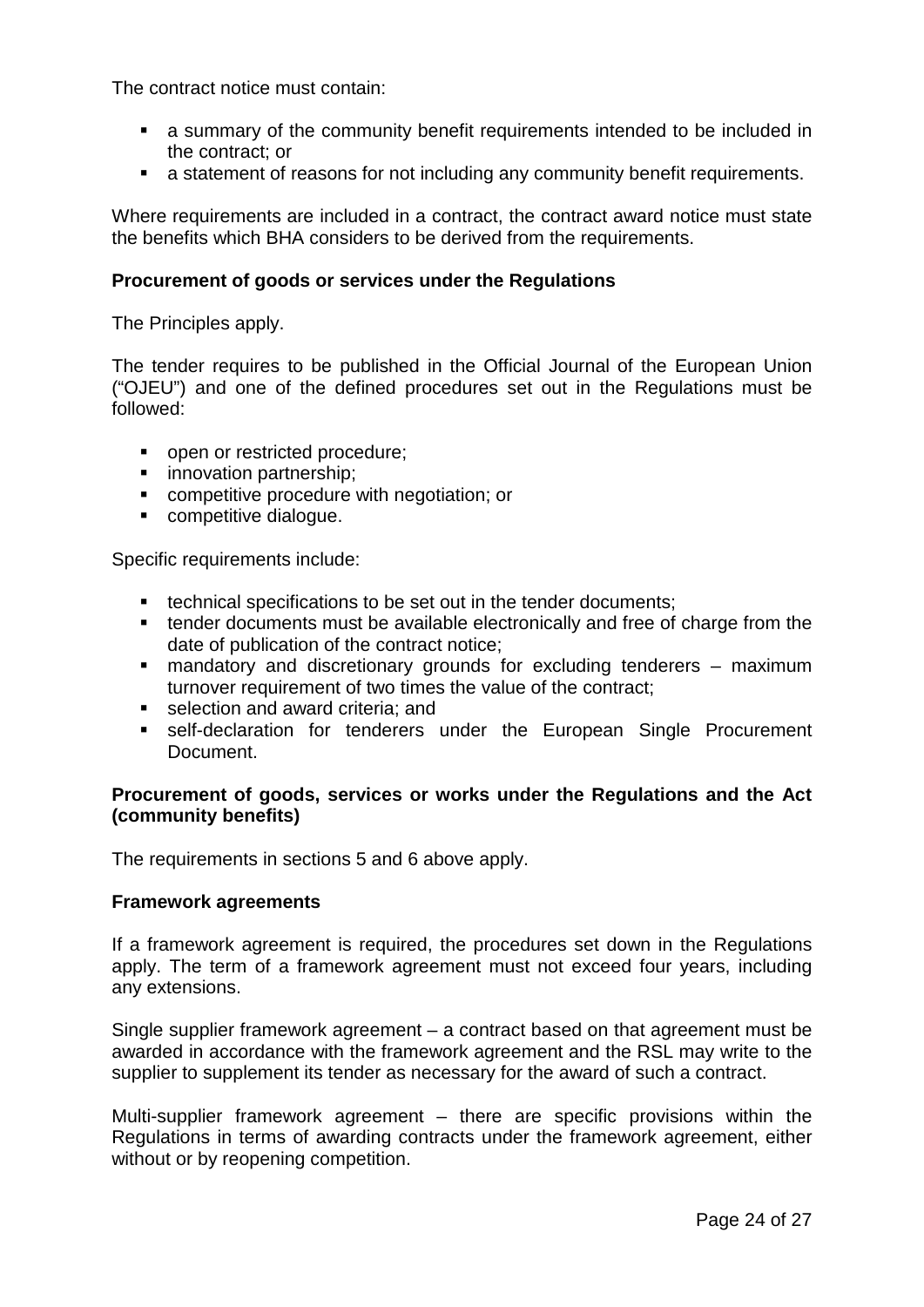#### **Dynamic purchasing systems**

This type of procurement is completely electronic and is governed by the Regulations.

#### **Health or social care services**

If the total estimated value of the contract is  $\leq$   $\epsilon$ 750,000 (current equivalent value in sterling is £589,148) then the RSL may award a contract for health or social care services without seeking offers.

However, if the total estimated value of the contract exceeds €750,000 (current equivalent value in sterling is £589,148) then the procurement is subject to the lighter touch regime under the Regulations, which set out certain principles for procurement contracts of this nature.

#### **Procurement Strategy**

Where BHA's total value of regulated procurements is £5m or more within a financial year, a procurement strategy must be prepared and published online before the start of that financial year in accordance with the Act. If BHA's total value of regulated procurements is less than £5m but it becomes apparent during the course of the financial year that this threshold will be exceeded, BHA must prepare and publish online a procurement strategy for that financial year.

The strategy must set out:

- **•** how procurements will help achieve BHA's purposes and value for money;
- **BHA's general policy on community benefits, consulting and engaging with** stakeholders, payment of living wage by suppliers, promoting health and safety compliance by suppliers, etc; and
- how BHA will ensure suppliers are paid (and pay their sub-contractors) within 30 days of invoice.

#### **Annual Report**

If BHA has prepared (or revised) a procurement strategy for a financial year, an annual procurement report on regulated procurements must be prepared, published online and include:

- a summary of the regulated procurements that have been completed during the year covered by the report;
- a review of whether those procurements complied with BHA's procurement strategy:
- to the extent that any regulated procurements did not comply, a statement of how BHA intends to ensure that future regulated procurements do comply;
- a summary of any community benefit requirements imposed as part of a regulated procurement that were fulfilled during the year covered by the report;
- a summary of any steps taken to facilitate the involvement of supported businesses in regulated procurements during the year covered by the report; and
- a summary of the regulated procurements BHA expects to commence in the next two financial years.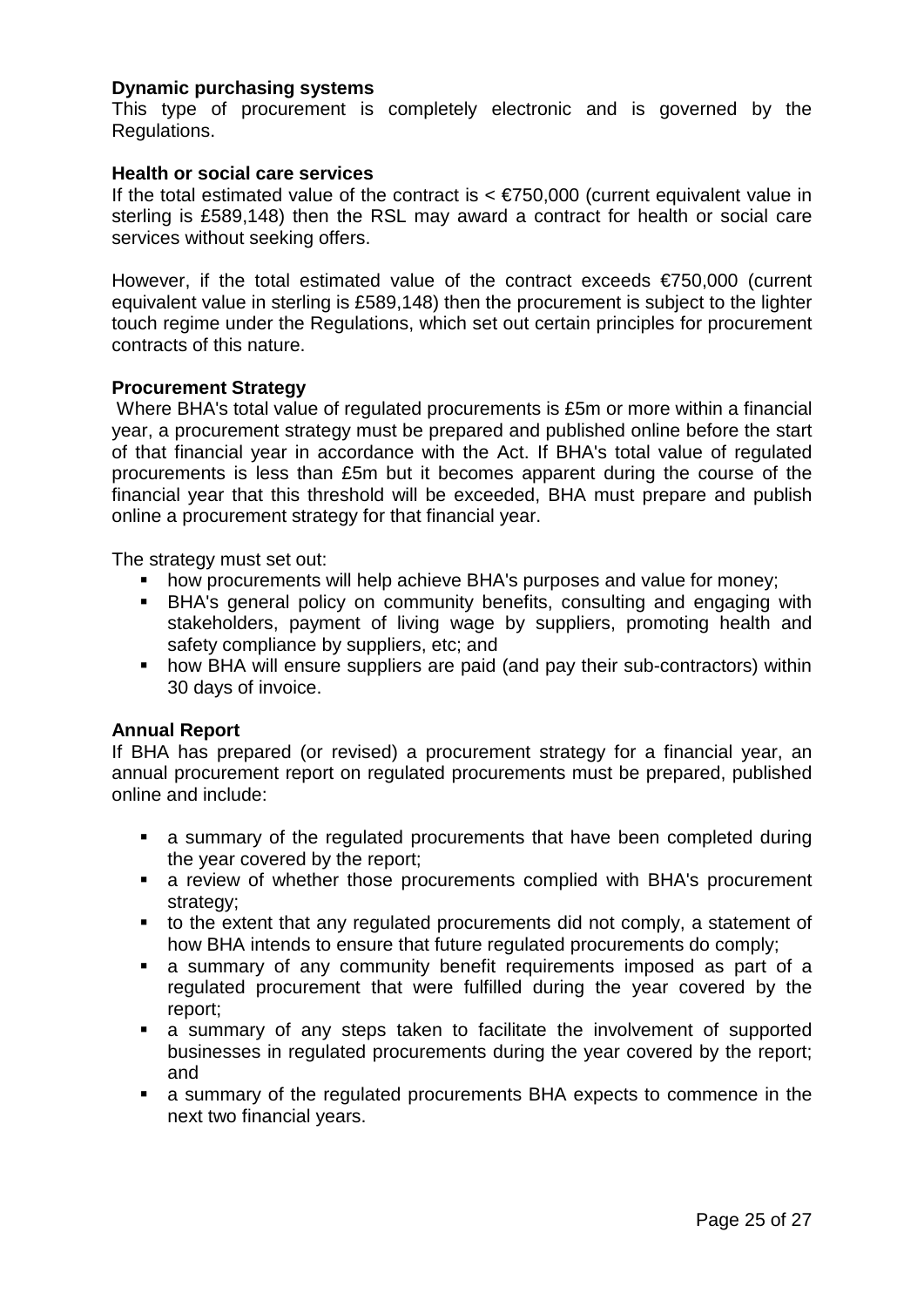# **Appendix 1 - Flowchart**

The following flowchart has been designed for BHA staff members to determine what statutory requirements apply to procurements. The relevant legislation is as follows:

- **Procurement Reform (Scotland) Act 2014 the "Act"; and**
- Public Contracts (Scotland) Regulations 2015 the "Regulations".

Even where procurement does not fall under the requirements of either the Act or the Regulations, BHA staff must ensure that bidders are treated equally and non-discriminatorily and that BHA acts in a transparent and proportionate manner (the "Principles").